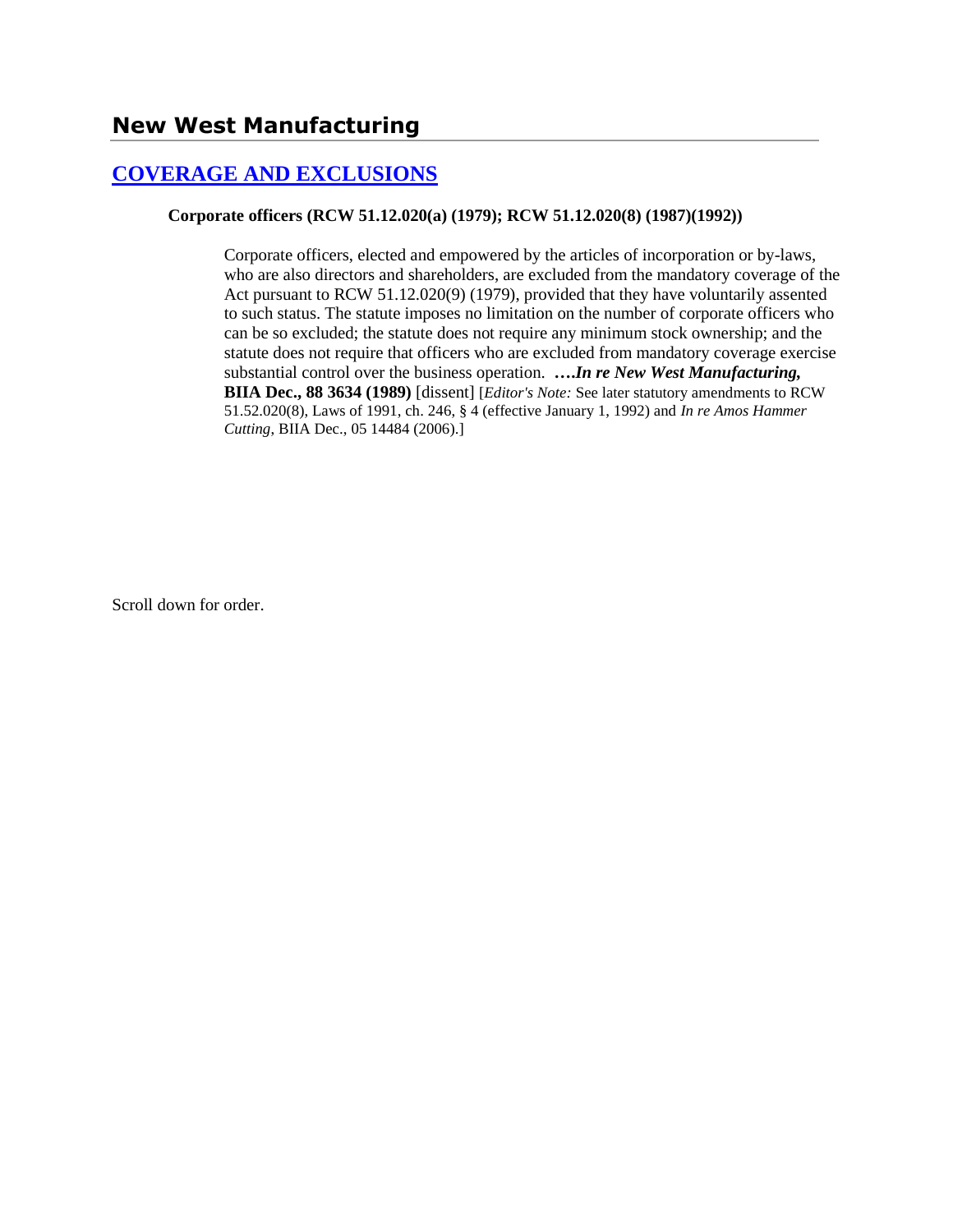### **BEFORE THE BOARD OF INDUSTRIAL INSURANCE APPEALS STATE OF WASHINGTON**

**)**

**IN RE: NEW WEST MANUFACTURING, INC. ) DOCKET NO. 88 3634**

**FIRM NO. 515,636 ) DECISION AND ORDER**

APPEARANCES:

Firm/Petitioner, New West Manufacturing, Inc., by Daniel J. Tighe

Department of Labor and Industries, by The Attorney General, per Art DeBusschere, Assistant, and William R. Bayness, Legal Examiner

This is an appeal filed by the firm on September 12, 1988 from an order of the Department of Labor and Industries dated September 2, 1988 which affirmed the Notice and Order of Assessment of Industrial Insurance Taxes No. 59188 dated March 7, 1988. The order assessed industrial insurance taxes and penalties in the sum of \$25,554.76 for the period January 1, 1987 through June 30, 1987. **REVERSED AND REMANDED**.

# **DECISION**

Pursuant to RCW 51.52.104 and RCW 51.52.106, this matter is before the Board for review and decision on a timely Petition for Review filed by the employer to a Proposed Decision and Order issued on June 1, 1989 in which the order of the Department dated September 2, 1988 was affirmed.

The Board has reviewed the evidentiary rulings in the record of proceedings and finds that no prejudicial error was committed and said rulings are hereby affirmed.

The issue in this appeal is whether the corporate officer/director/shareholder exclusion of RCW 51.52.020(9) (1979) prohibits the Department from assessing industrial insurance taxes for certain employees of New West Manufacturing, Inc. (New West).

New West is a shake and shingle manufacturing business. The firm was incorporated on March 9, 1987 with the filing of the articles of incorporation with the Secretary of State. The articles of incorporation signed by Dale B. Henson, Jr. on March 6, 1987, named 16 initial directors of the corporation. Prior to incorporation, Dale Henson, Jr., and the other 15 individuals who formed the corporation were a partnership.

The articles of incorporation required the directors to adopt bylaws of the corporation and gave the directors the power to amend and replace the bylaws from time to time, but reserved to the shareholders the power to make or alter bylaws which specify the number of directors. The bylaws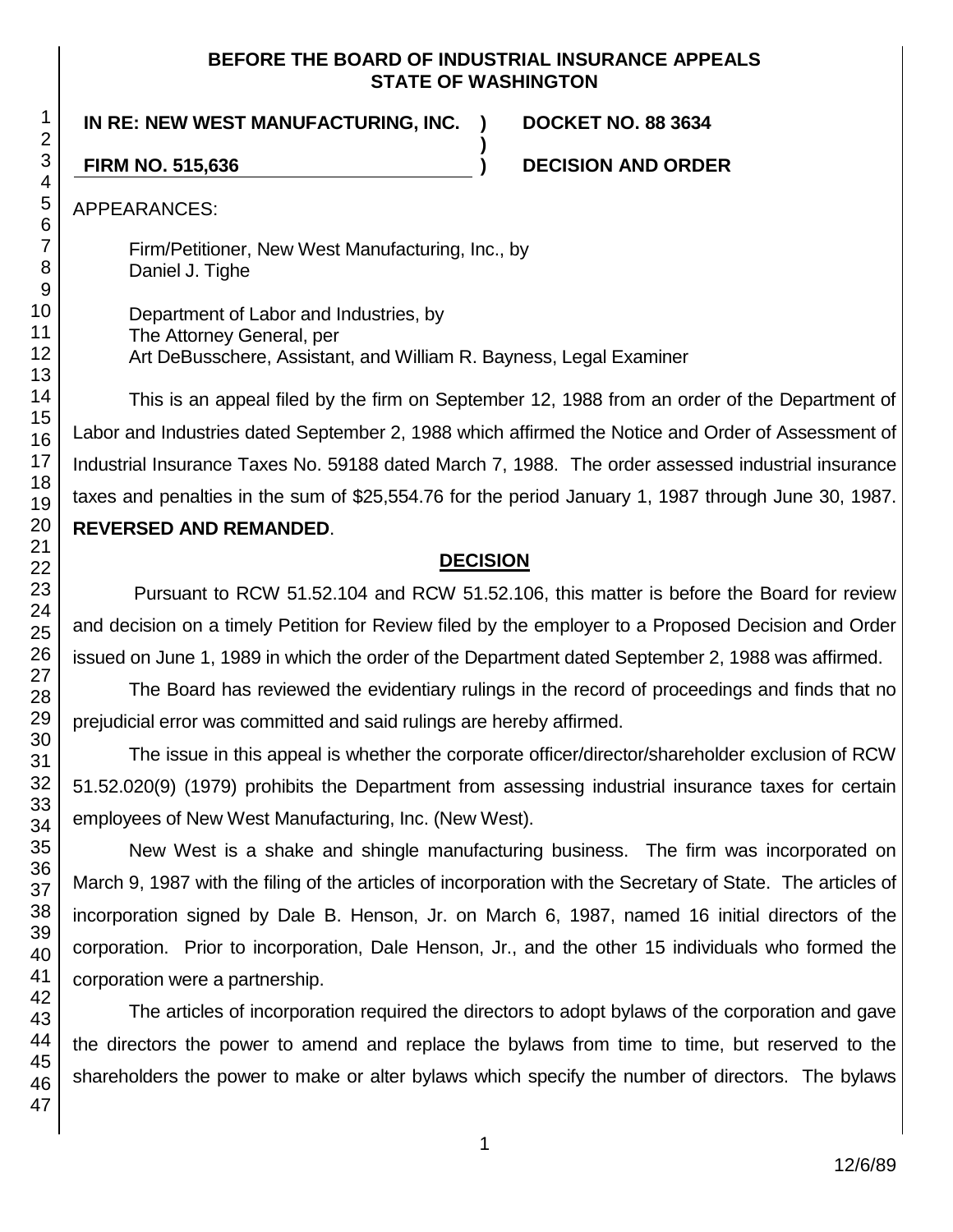were adopted by the directors on March 5, 1987, four days prior to the filing of the articles of incorporation with the Secretary of State. In addition to a president and secretary/treasurer, the corporation elected 14 vice presidents.

Most employees of the corporation were also shareholders, owning one share of stock. One notable exception was Dale Henson, Jr., the President, who purchased 500 shares. Each share had a par value of, and was purchased for, \$1.00. During the audit period January 1, 1987 through June 30, 1987 most individuals who worked for the corporation were shareholders, corporate officers, and directors of the corporation.

Between March 23, 1987 and August 18, 1988 the corporation held ten special meetings and one annual meeting. At these meetings additional officers and directors were elected and allowed to purchase stock. Additionally, officers and directors were allowed to resign their office and sell their stock back to the corporation.

Ostensibly the Department is challenging the validity of New West's corporate form, by arguing the company has failed to meet certain formal requirements. In reality, the Department is concerned about "the purchase price of the stock and the number of vice- presidents and the fact that all of the individuals who worked for the firm were corporate officers". 3/29/89 Tr. at 33. The Department apparently argues that RCW 51.12.020(9) (1979) requires active involvement in the management of a corporation and substantial ownership of stock before the exemption for corporate officers/directors/shareholders can apply.

Our Industrial Appeals Judge determined that during the audit period January 1, 1987 through June 30, 1987 three individuals, David Hendrickson, Dan Desrosiers, and D. Yaples, received payments for their labor, but were neither officers, directors or shareholders. There is no evidence to establish that these three individuals were officers, directors, and shareholders of the corporation during the audit period and no exception has been taken to the judge's finding of fact. We therefore agree with the Industrial Appeals Judge that these three employees are subject to the mandatory coverage provisions of the Industrial Insurance Act.

The Industrial Appeals Judge also determined that approximately 27 millworkers who were officers, and also directors and shareholders of the corporation, were subject to the mandatory provisions of the Industrial Insurance Act. We disagree. We believe an incorrect analysis was used in the Proposed Decision and Order in determining that the Department has authority to assess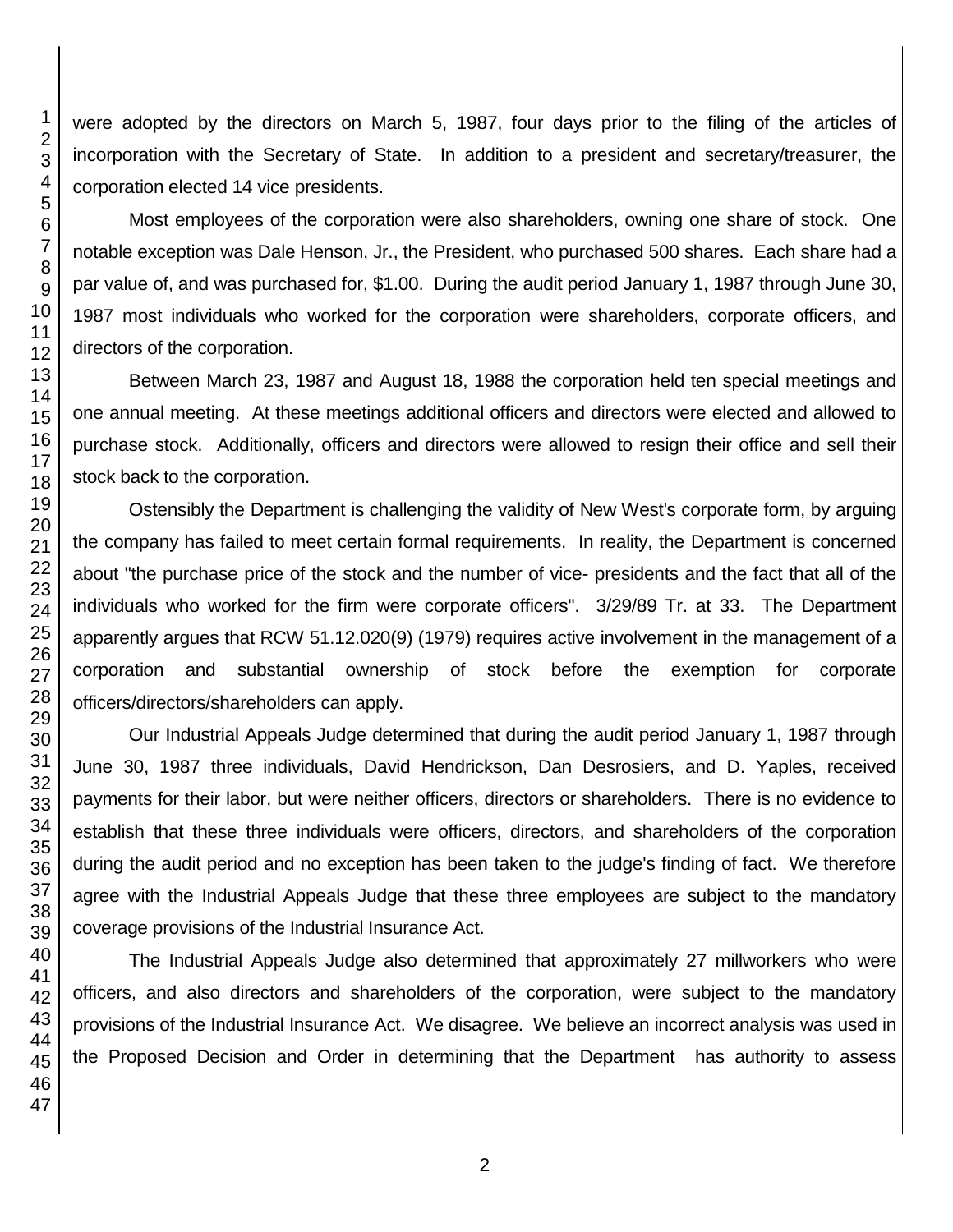industrial insurance taxes for corporate officers who are also directors and shareholders, absent the corporation's election of coverage pursuant to former RCW 51.12.020(9) and 51.12.110.

We initially note that the Industrial Appeals Judge, as well as the parties, have assumed that the issues in this appeal are controlled by RCW 51.12.020(8) in its present form. However, that section as amended by Laws of 1987, ch. 316, § 2, p. 315 (SHB 677), took effect on July 26, 1987. The audit period for this case covers the period January 1, 1987 through June 30, 1987, a period which is entirely before the effective date of the current amended statute. We must therefore look to the provisions of former RCW 51.12.020(9) which was in effect during the audit period at issue.

Former RCW 51.12.020 (Laws of 1979, ch. 128, § 1, p. 488) provided in part:

The following are the only employments which shall not be included within the mandatory coverage of this title:

. . . (9) Any executive officer elected and empowered in accordance with the articles of incorporation or bylaws of a corporation who at all times during the period involved is also a director and shareholder of the corporation. Any officer who was considered by the Department to be covered on or after June 30, 1977, shall continue to be covered until such time as the officer voluntarily elects to withdraw from coverage in the manner provided by RCW 51.12.110. However, any corporation may elect to cover such officers who are in fact employees of the corporation in the manner provided by RCW 51.12.110.

To determine the scope of this exclusionary section, we have reviewed the history and development of the industrial insurance laws relating to coverage for corporate officers.

Prior to 1971, the Industrial Insurance Act covered only those employments specifically classified as extrahazardous. All employments were excluded unless specifically included. Laws of 1961, ch. 23, RCW 51.12.010. In 1971 the Legislature completely reversed this theory of coverage and declared that all employments were mandatorily included within the coverage of the Act except those specifically excluded. Laws of 1971, 1st Ex.Sess., ch. 289, ] 2, p. 1543 (codified as amended at RCW 51.12.010) and ] 3, p. 1544 (codified as amended at RCW 51.12.020.)

Between 1971 and 1979, corporate officers were not specifically excluded from mandatory coverage under RCW 51.12.020. However, RCW 51.32.030, as it read prior to July, 1977, provided:

> Any individual employer or any member or officer of any corporate employer who is carried upon the payroll at a salary or wage not less than the average salary or wage named in such payroll and who shall be injured, shall be entitled to the benefit of this title, as and under the same circumstances and subject to the same obligations as a workman: PROVIDED, that no such employer or the beneficiaries of such employer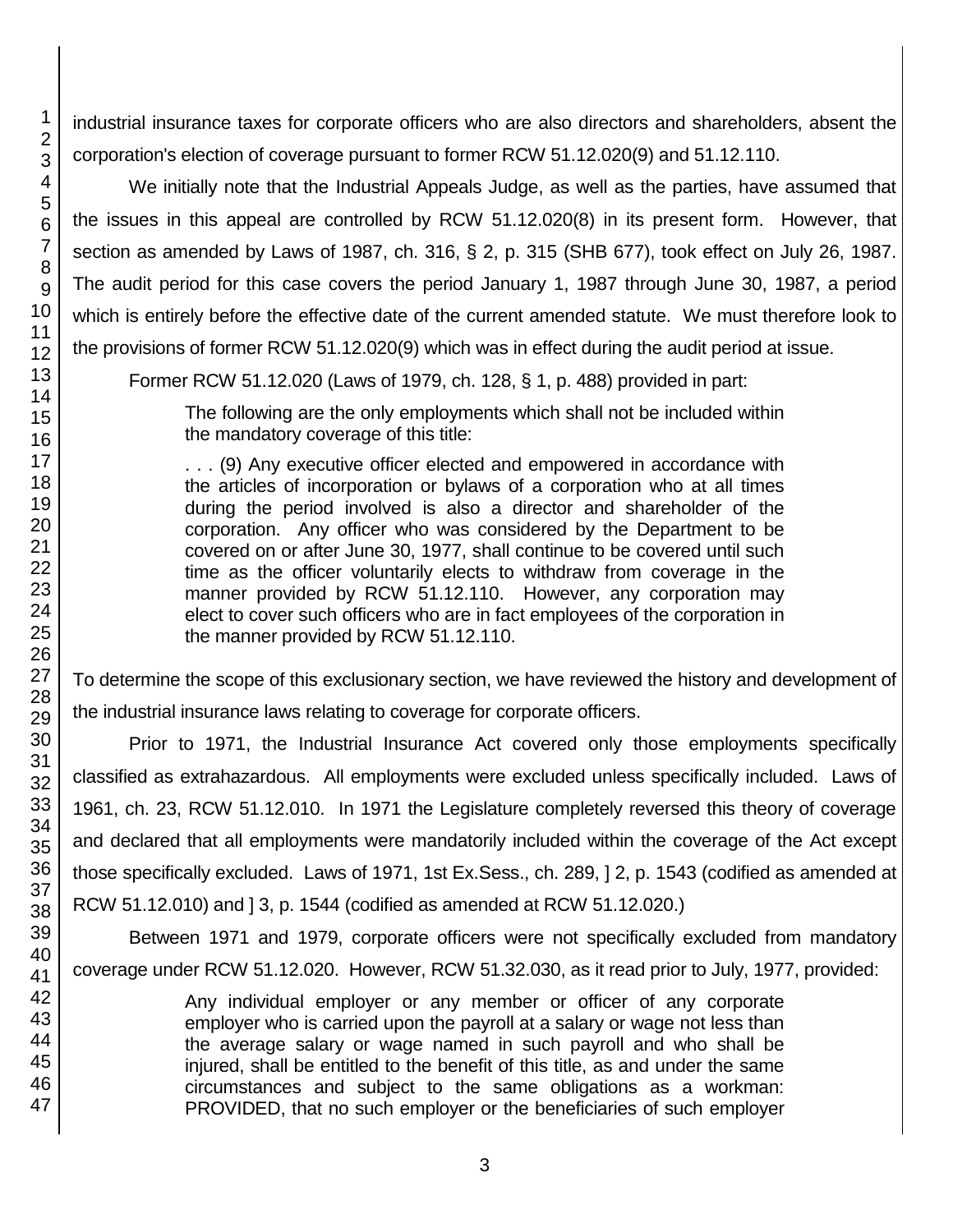shall be entitled to benefits under this title unless the director, prior to the date of the injury, has received notice in writing of the fact that such employer is being carried upon the payroll prior to the date of the injury as the result of which claims for a [sic] compensation are made.

The Department interpreted RCW 51.32.030 to require written notification of an intent or election to be covered as a prerequisite to coverage for corporate officers.

In December, 1977, the Washington Supreme Court decided Jepson v. Dept. of Labor & Indus., 89 Wn.2d 394, 573 P.2d 10 (1977). Mr. Jepson was a vice president of a corporation. In addition to his administrative responsibilities, Mr. Jepson supervised construction work at jobsites. While supervising work, he was severely injured. He filed a timely claim for benefits which the Department rejected based on its interpretation of RCW 51.32.030, and the fact that Mr. Jepson had not notified the Department of any election to be covered. The court disagreed with the Department's analysis, and concluded that Mr. Jepson was mandatorily covered because there was no specific exclusion for corporate officers contained in RCW 51.12.020. Jepson, at 399.

Only a few months prior to the decision in Jepson, the Legislature had amended RCW 51.32.030 and struck any reference to corporate officers, thereby eliminating the requirement of electing coverage by providing written notification. Laws of 1977, 1st Ex. Sess., ch. 323, § 14, p. 1239 (effective date, July 1, 1977). This action by the Legislature, in combination with the decision in Jepson, clearly established that corporate officers were subject to mandatory coverage under the Act and could not withdraw from coverage.

In the 1979 legislative session, several bills were considered to exclude certain corporate employees from mandatory industrial insurance coverage--SB 2072, HB 92, SHB 92.

The original HB 92 provided:

A member or officer of a corporate employer may file notice in writing with the director and with the corporate employer stating the member's or officer's desire to withdraw from coverage under this title. No member or officer of a corporate employer may be unduly pressured to withdraw from coverage nor may sanction be taken if the member or officer elects not to withdraw. The withdrawal shall become effective thirty days after the filing of the notice or on the date of the termination of the security for payment of compensation, whichever last occurs. Withdrawal of acceptance of this title does not affect the liability of the department or self-insurer for compensation for any injury occurring during the period of acceptance.

A corporate member or officer who has withdrawn from coverage under this title may at a later date, by filing written notice with the director and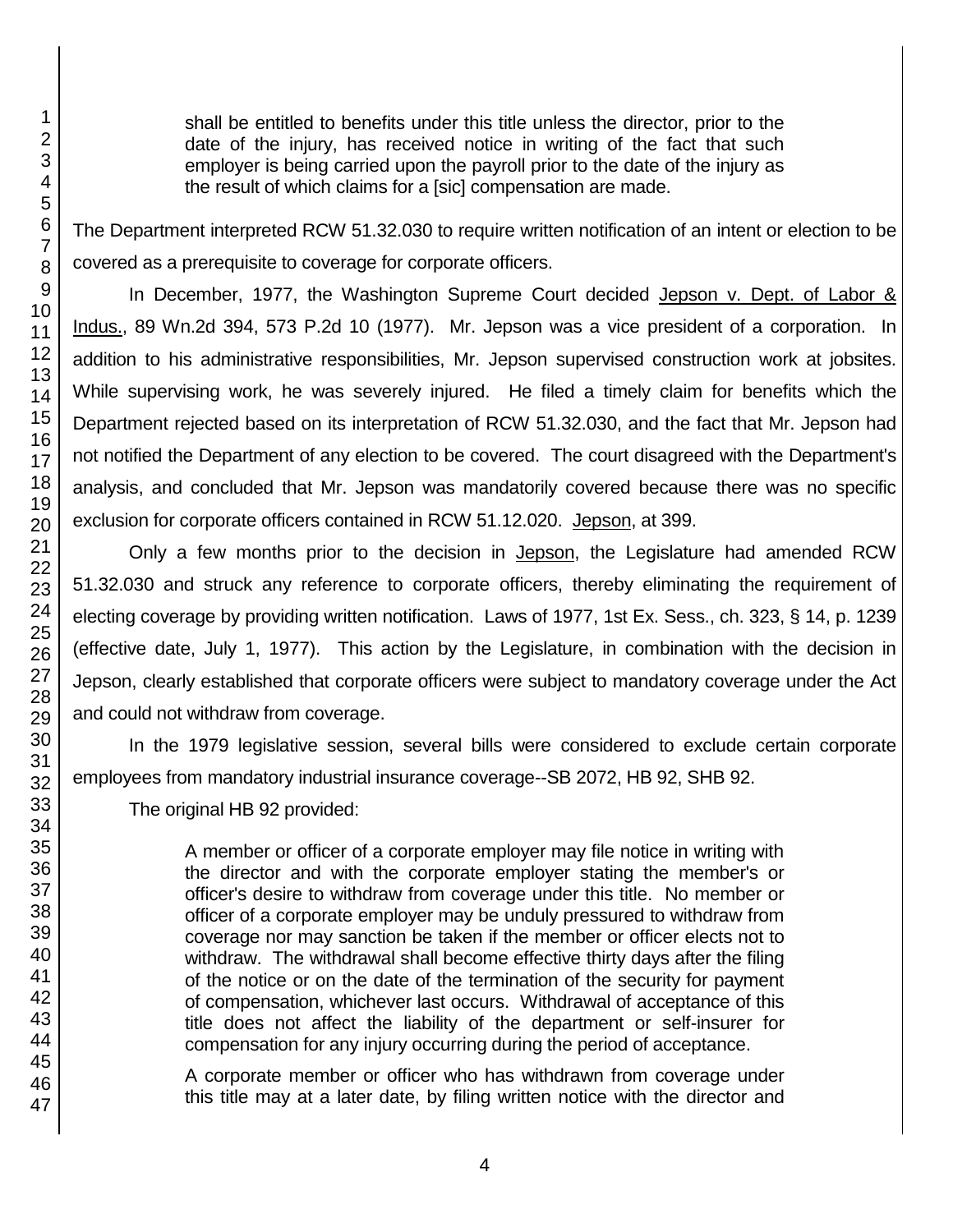corporate employer, elect to reinstate coverage under this title. Reinstatement shall be subject to a physical examination conducted by a medical doctor, the purpose of which is to determine the existence or nonexistence of any condition which may have resulted from injury prior to reinstatement.

Rather than stating an exclusion from mandatory coverage under RCW 51.12.020, this bill would have permitted members or officers of corporate employers to withdraw from mandatory coverage.

The bill analysis prepared for the House of Representatives on the original HB 92, which used the term "member or officer of a corporate employer", suggested "that the provision be limited to those with equity in the corporation and not extended to those made an honorary officer of the corporation while serving as an actual employee." Bill Analysis, K. Wiitala, House of Representatives, Labor Committee, at 1 (January 16, 1979.)

The Legislature thus considered the possibility that an individual might be an officer of a corporation in name only and not have any real equity or proprietarial interest in the corporation. Apparently to guard against the possibility that such individuals could be excluded from mandatory coverage, the Legislature added the requirement that the officer must also be a shareholder and director. This language was contained in SHB 92, which also changed the mechanism from an option to withdraw from mandatory coverage which was originally contemplated by HB 92, to an outright exclusion from coverage within RCW 51.12.020, with the option to elect coverage.

However, SHB 92, which was the final version enacted by the Legislature, imposed no requirement that the corporate officer own a majority or even a substantial percentage of corporate stock in order to qualify for the exclusion. The legislative history reveals that the House Labor Committee was provided with synopses of the Alaska, Connecticut, Tennessee, Oregon, California, Idaho, Maine, Minnesota, and North Dakota statutes. B. Longman, Office of Program Research, House of Representatives, Memorandum to House Labor Committee (April 4, 1978).

The most pertinent statutes were those from Oregon, Idaho, Maine, and North Dakota. The Idaho statute required a corporate officer to own not less than 10% of "all the issued and outstanding voting stock of the corporation" and to also be a director in order to be excluded from coverage. Idaho Code, § 72-212. Maine allowed any person who was a "bona fide owner of at least 20%" of the outstanding voting stock of the corporation by which that person was employed to waive coverage. Maine Rev.Stat., Title 39, § 2. North Dakota exempted "the president, vice presidents, secretary, or treasurer of a business corporation whose duties [were] solely those of such executive office." An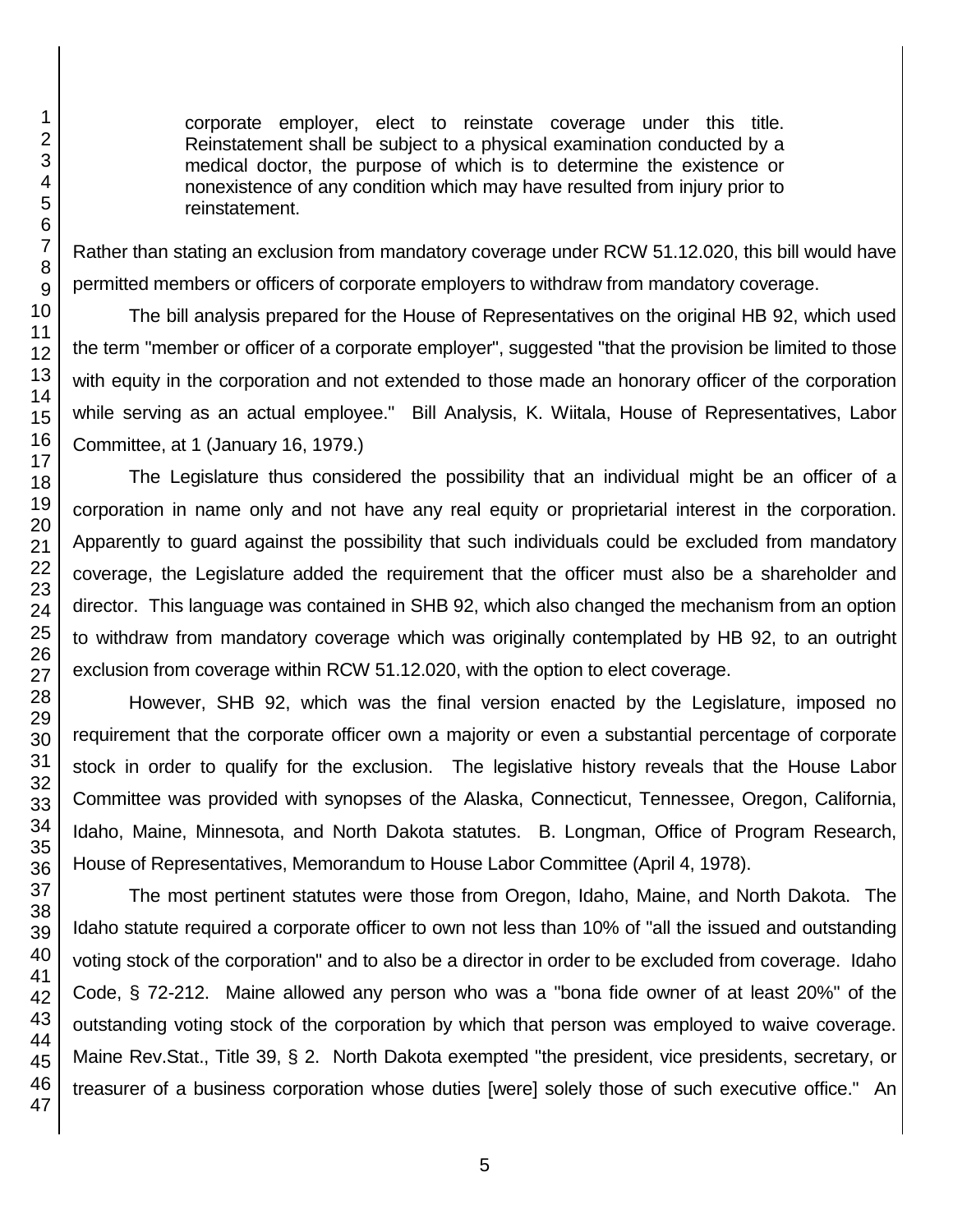officer performing non-executive functions was not exempt. N.D.Code, § 65-01- 02. Oregon at that time exempted "officers of corporations" from coverage. Ore.Rev.Stat., § 656.027. Yet, even though the Washington Legislature was aware of various methods by which other states had restricted the corporate officer exclusion, it chose not to apply any of these requirements to further limit the scope of the Washington exclusion.

The Legislature also declined to provide any definition of what is meant by the term "executive officer elected and empowered in accordance with the articles of incorporation or bylaws of a corporation who at all times during the period involved is also a director and shareholder of the corporation." The decision not to include a definition was reached after the House Labor Committee considered a proposed substitute to HB 92 which would have defined a corporate officer as "a shareholder who is an active and direct participant in the management and policy-making functions of the corporation." Like the original version of HB 92, this proposed substitute would have provided a withdrawal mechanism rather than a straight exemption from mandatory coverage. Bill Analysis, K. Wiitala, House of Representatives Labor Committee (January 30, 1979). The Legislature chose not to adopt this proposed definition.

In addition, the Legislature also considered keeping all corporate officers, directors, and shareholders within mandatory coverage and simply allowing them to withdraw if they so elected and if certain criteria, such as the absence of undue pressure, were met. HB 92. This option as well was rejected.

Indeed the Legislature took the opposite tack. Not only were corporate officers/directors/shareholders excluded from mandatory coverage, but the final sentence of SHB 92 leaves no doubt about the Legislature's intention that corporate officers/directors/shareholders who essentially contribute their personal labor to the corporation are excluded from mandatory coverage, but may be given elective coverage if the corporation itself so elects. The critical language reads: "However, any corporation may elect to cover such officers who are in fact employees of the corporation in the manner provided by RCW 51.12.110." (Emphasis added)

In sum, after extensive debate and consideration of a variety of diverse options, the Legislature excluded from mandatory coverage "executive" officers who are "elected and empowered in accordance with the articles of incorporation or bylaws" and who are also directors and shareholders. Laws of 1979, ch. 128, § 1(9) p. 488. The language which the Department would now have us read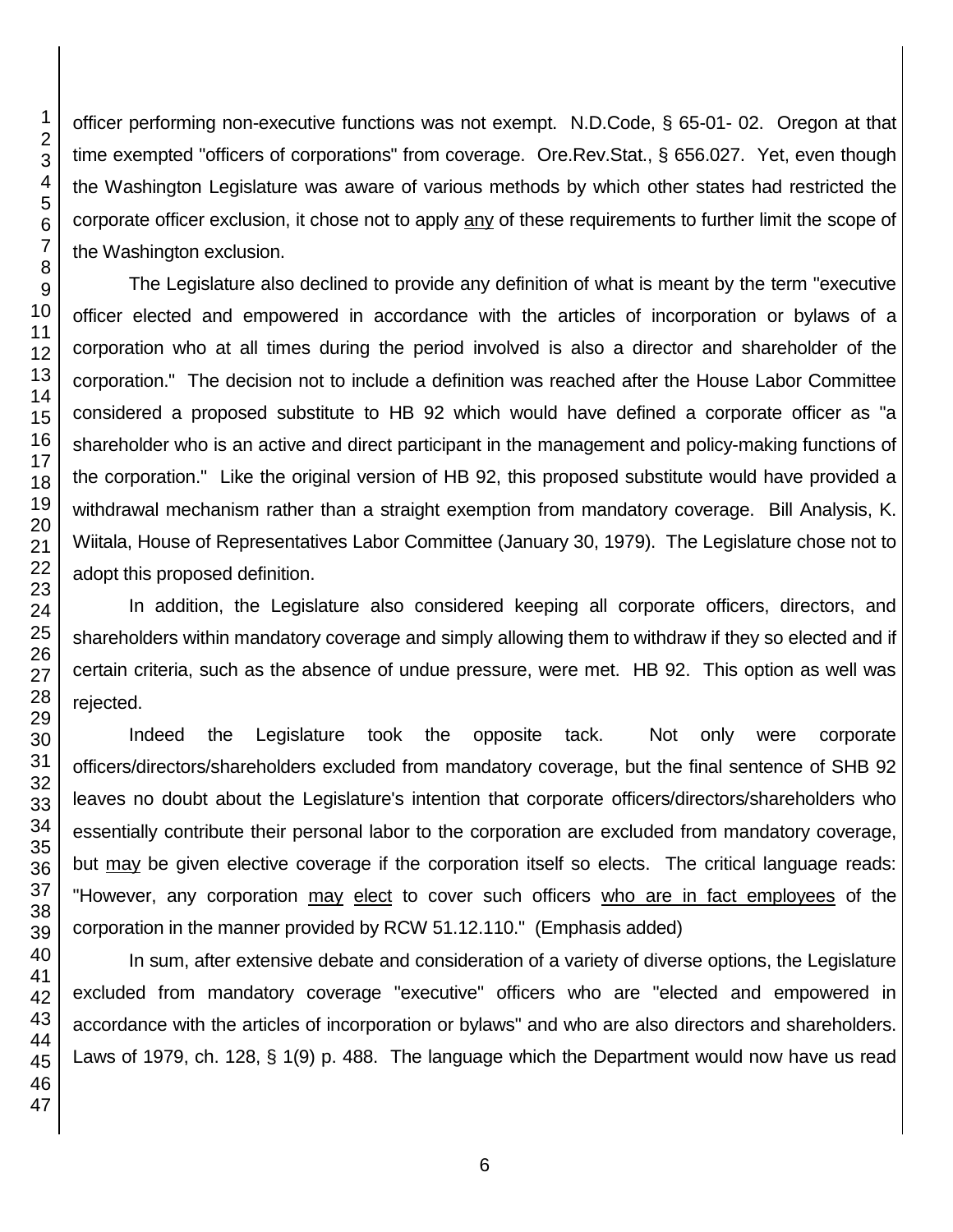into the statute in order to narrow the exclusion from coverage was specifically considered and rejected by the Legislature.

The word "executive" is not defined in the statute and was deleted in 1987 by SHB 677 as a "technical" change requested by the Department of Labor and Industries. House Bill Report, Commerce and Labor Committee (February 9, 1987); See also Senate Bill Report, Commerce and Labor Committee (March 30, 1987). Larson defines the word "executive" to include such work as "policy making, hiring and firing, and negotiation of important contracts. .." 1C A. Larson, Workmen's Compensation Law, § 54.21(d) at 9-232 (1988). There is, of course, no statutory requirement that this executive authority actually be exercised. Indeed, as noted above, the Legislature rejected a proposed definition which would have required active involvement in the management of the corporation. However, apparently the Legislature did contemplate that the officer be "empowered" to perform executive functions, whether or not that power was actually utilized. Whether the "technical" deletion of "executive" at the Department's request in 1987 removed even this requirement is not entirely clear. Since the 1987 amendment is not currently before us, we need not address that question here.

In the final analysis, our review of the legislative history of former RCW 51.12.020(9) leads to the clear conclusion that the Legislature intended to exclude from mandatory coverage any and all corporate officers who are elected and empowered by the articles of incorporation or bylaws and who are also directors and shareholders of the corporation. We can find no other limitation imposed or intended by the Legislature. We therefore conclude that the Legislature intended what the plain reading of the statute reveals. Dennis v. Dept. of Labor & Indus., 109 Wn.2d 467, 479-80, 745 P.2d 1295 (1987).

Like the statute itself, Washington case law does not specifically interpret the term "executive officer elected and empowered in accordance with the articles of incorporation or bylaws of a corporation who. . . is also a director and shareholder of the corporation." Koreski v. Seattle Hardware Co., 17 Wn.2d 421, 135 P.2d860 (1943) provides some guidance. Koreski involved the question of whether a corporate officer who had not elected coverage under the Act could sue a third party employer who was covered under the Act. We discuss this case in detail infra with respect to our analysis of RCW 51.04.060. For our purposes here, Koreski contains some language concerning how corporate officer status is conferred, though that was not, of course, the issue before the court.

In Koreski the Supreme Court stated: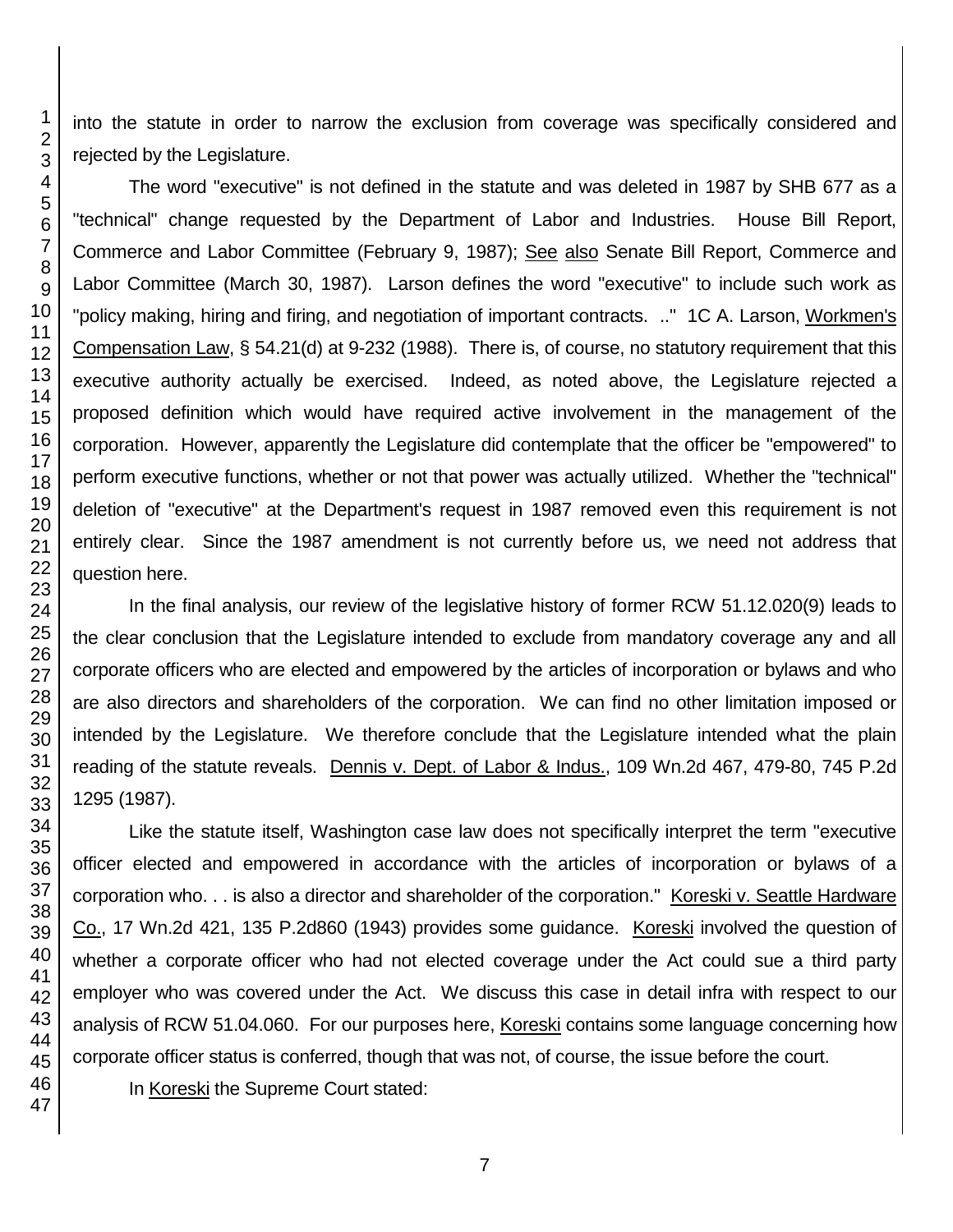We do not find any language within the workmen's compensation act from which it may be reasonably inferred that an officer of a corporate employer may not also have the position or status of a "workman." His status is determined, as aptly observed by counsel for appellant, by what he does and not by the office he holds; otherwise, a corporate employer could give an official title to each of its employees, fail to report its payroll or neglect to pay into the workmen's compensation fund, and thereby deprive a third person, employer or workman, of immunity guaranteed to such person by the statute.

Koreski, at 435. This language suggests two things -- that a corporate officer can also be a worker, which is obvious from the final sentence of RCW 51.12.020(9) (1979), and that a worker cannot be excluded from mandatory coverage by an employer who simply decides to call that worker a corporate officer, even though the worker does not in fact serve in that capacity.

Our research has also disclosed several Oregon cases of interest, though none is dispositive here, given the differences in our statutory schemes. Carson v. State Industrial Accident Commission, 152 Or. 455, 54 P.2d 109 (1936); Allen v. State Industrial Accident Commission, 200 Or. 521, 265 P.2d 1086 (1954); and Erzen v. State Accident Insurance Fund, 40 Or.App. 771, 596 P.2d 1004 (1979). The Oregon statute at issue in Carson and Allen read in pertinent part as follows:

> Any person who is . . . an officer of a corporation . . . may make written application to the commission to become entitled as a workman to the compensation benefits thereof, . . . . An officer of a corporation shall not be deemed a workman of such corporation and entitled to the benefits of this Act unless he complies with this section.

Carson, at 458-459 (§ 49-1816b, Ore.Code Supp.1935 (§ 3, ch. 116, Ore.Laws 1933)); Allen, at 525-526 (OCLA § 102-1732 (ORS 656.128) as amended by Ore.Laws 1947, ch. 8).

Carson was the first case raising the issue of the interpretation of the Oregon corporate officer exclusion. Briefly, the facts in Carson were that Mr. Carson had been employed as a common laborer for eleven years by one L.E. Miesen. Mr. Miesen decided to incorporate. Based on representations that it would neither cost him anything nor benefit him in any way, Mr. Carson agreed to the use of his name. One share was issued to him but it was never paid for nor was it delivered to him. Mr. Carson exercised no control over the business. He was elected as the secretary and as a director of the corporation, but no meetings of stockholders or directors were ever held. Mr. Carson continued working as a laborer and, about one year after the incorporation, was killed as a result of an industrial injury.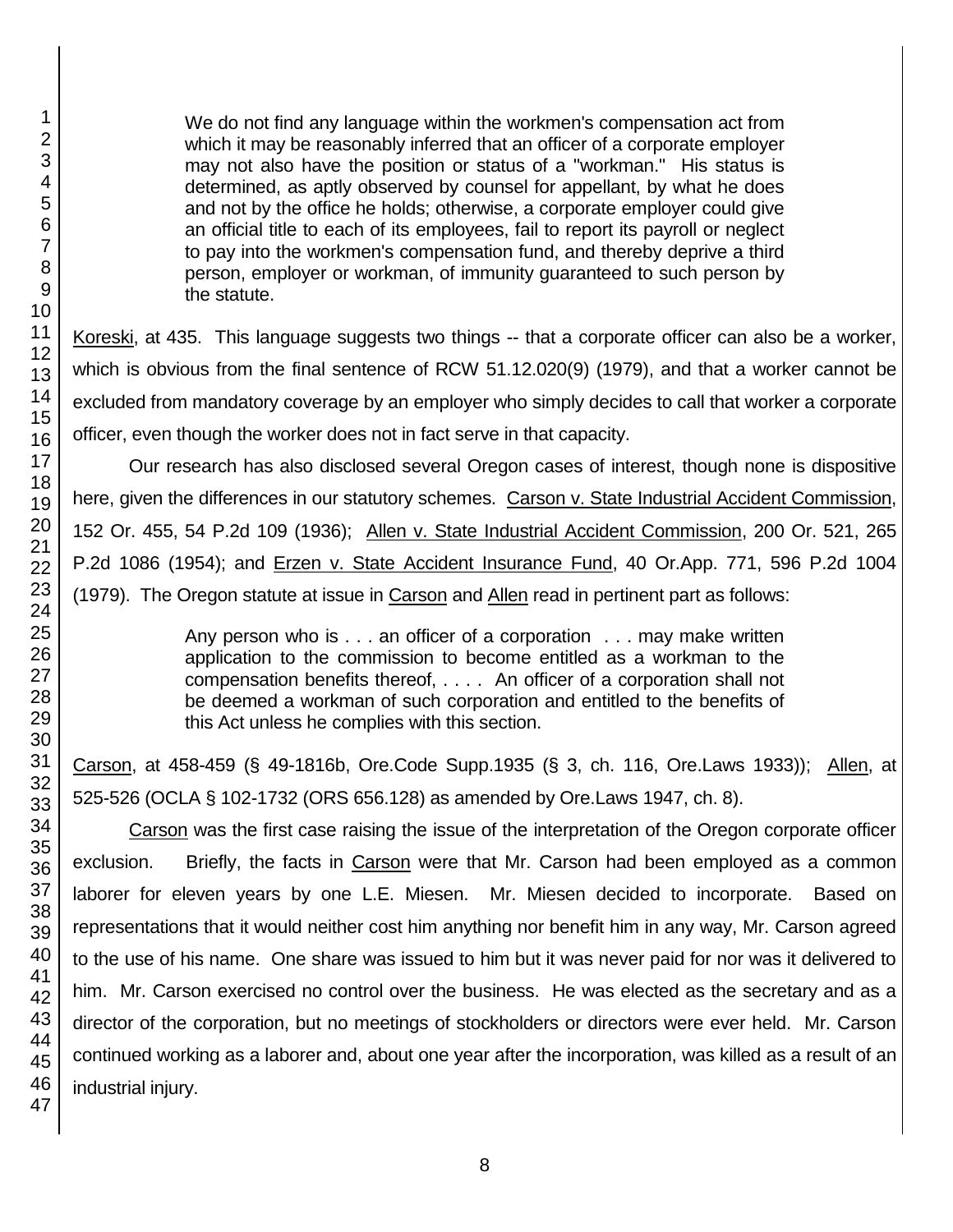On these facts, the court held:

[W]e believe it was never intended that an employee, being an officer of a corporation in name only and having no voice in determining the policy of the company, should be precluded from receiving benefits under the act. An officer of a corporation, within the meaning of the act, should at least have some financial interest in the company and have a voice in its management.

Carson, at 459-460. Mr. Carson's widow's pension claim was allowed.

The next Oregon case to raise the question of whether the corporate officer exclusion applied involved the president of a corporation who owned half of its stock and was hired, by vote of the directors and stockholders, to perform a variety of duties for the corporation, including some manual labor. The corporation had elected coverage generally and had even paid premiums based on Mr. Allen's work, but no specific notification of an election of coverage had been made for Mr. Allen.

Like Mr. Carson, Mr. Allen also died as a result of an industrial injury. The court held that since he was a "bona fide" corporate officer, his failure to specifically elect coverage was fatal to his widow's claim.

The third Oregon case we have reviewed is Erzen, which involved a claimant who owned 22% of the corporate stock, had been elected president by the board of directors at the only meeting the corporation had ever held, and was designated manager of the business. In addition to managing the business, Mr. Erzen also worked filling in as a security patrolman and was injured in that capacity. Since the decision in Allen and Carson, the Oregon statute had been twice amended. The version applicable in Erzen read as follows:

> All workers are subject to ORS 656.001 to 656.794 except those nonsubject workers described in the following subsections: . . . . (7) . . . officers of corporations.

ORS 656.027 (1965). Nonsubject corporate officers were still allowed to elect coverage.

The court concluded that the claimant was a "bona fide" officer of a corporation under the Carson test, but that since he was injured while performing duties associated with an ordinary employee, he was entitled to coverage despite his failure to elect such coverage. The court reached this conclusion in light of the Oregon Workers' Compensation Board's prior order interpreting ORS 656.027(7) to mean that whenever a corporate officer is engaged in performing the duties of an ordinary worker, he is subject to the Act, and that the exclusion applies only to corporate officers when they are performing official duties. Erzen, at 776. This latter interpretation, of course, is directly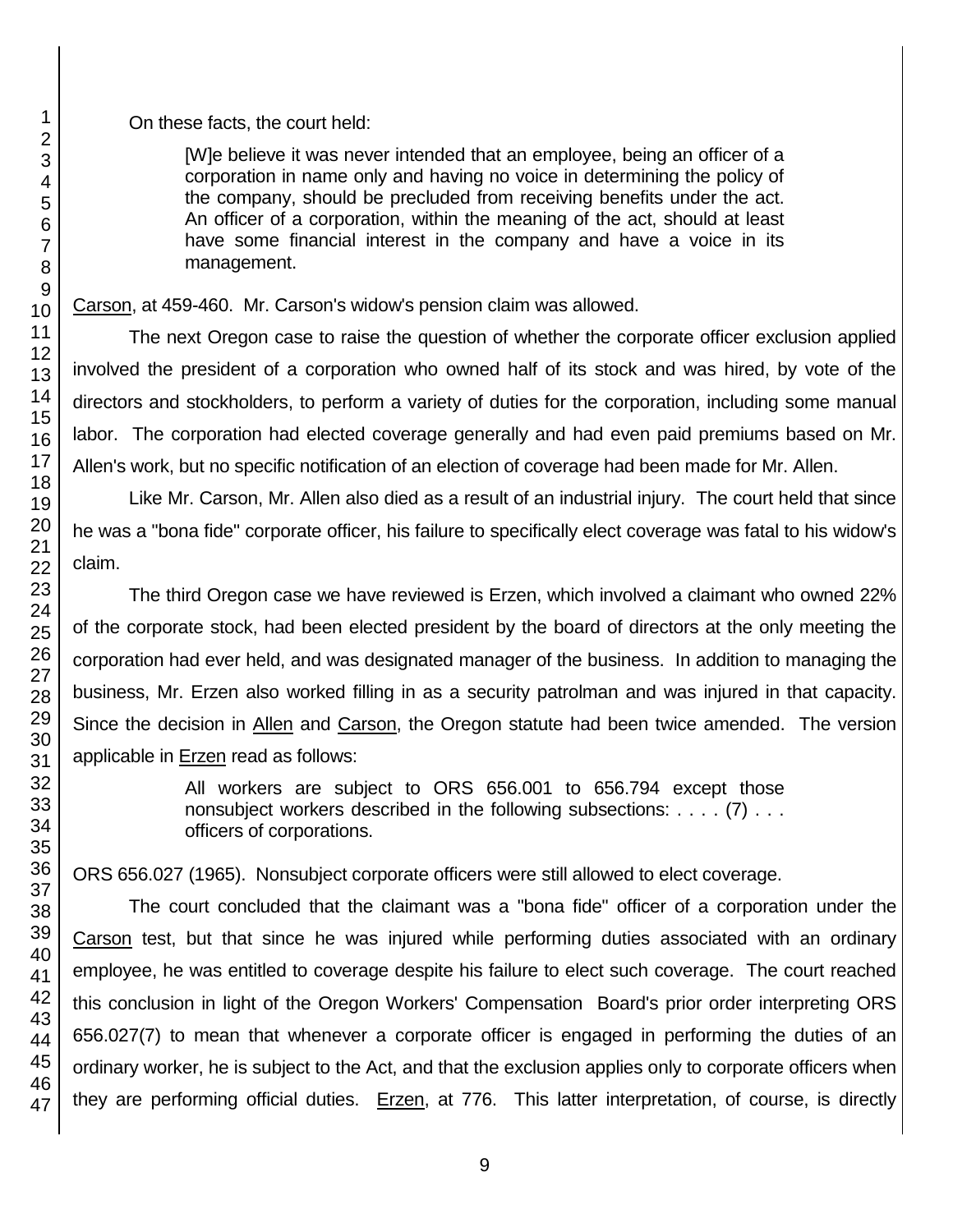contrary to the plain language of the last sentence of RCW 51.12.020(9) (1979) and therefore has no application in Washington. This judicial interpretation would also seem to have been overruled by subsequent legislative action in Oregon. Since the decision in Erzen, ORS 656.027 has been further amended and currently reads:

> All workers are subject to ORS 656.001 to 656.794 except those nonsubject workers described in the following subsections: .. (9) a corporate officer who is also a director of the corporation and has a substantial ownership interest in the corporation, regardless of the nature of the work performed by such officer.

All of these court cases arose in the context of whether an individual could sue for damages or receive workers' compensation benefits as a result of an injury. The question of premium assessment which we have before us was not at issue. The evidence in a case in which the Department is trying to collect premiums, as opposed to a case where an individual is trying to collect benefits, may well be developed in a different fashion.

Be that as it may, Koreski and the Oregon cases do provide some guidance. In effect, the Oregon courts, through case law, imposed a requirement that a "bona fide" corporate officer must also be a director and shareholder. That is essentially what is meant by the "bona fide corporate officer" test imposed by Carson. This is basically the statutory requirement in Washington in a nutshell. The Oregon Legislature also appears to have moved in this direction since the decision in Erzen.

The Oregon cases and Koreski also suggest that if a person is a corporate officer, director, and shareholder in name only he is not exempt from coverage. In addition, if an individual has not voluntarily agreed to become a corporate officer, shareholder and director, he does not attain that status. Since Mr. Carson obviously was given the misimpression that becoming a corporate officer and director would not affect him in any way, the court clearly felt he did not truly agree to that status. And someone who, like Mr. Carson, has not actually paid for and received stock is not really a shareholder.

But this does not mean that one can say, as the Proposed Decision and Order in effect said here, that simply because a person is really a worker and contributing personal labor to the corporation, that person is not excluded from mandatory coverage as a corporate officer, director, and shareholder. Our statutory scheme, particularly the final sentence of subsection (9), simply does not permit that result. As the Oregon court said in Allen, in each case it is a question of fact whether an individual is a "bona fide" corporate officer. We will look therefore to whether, under Washington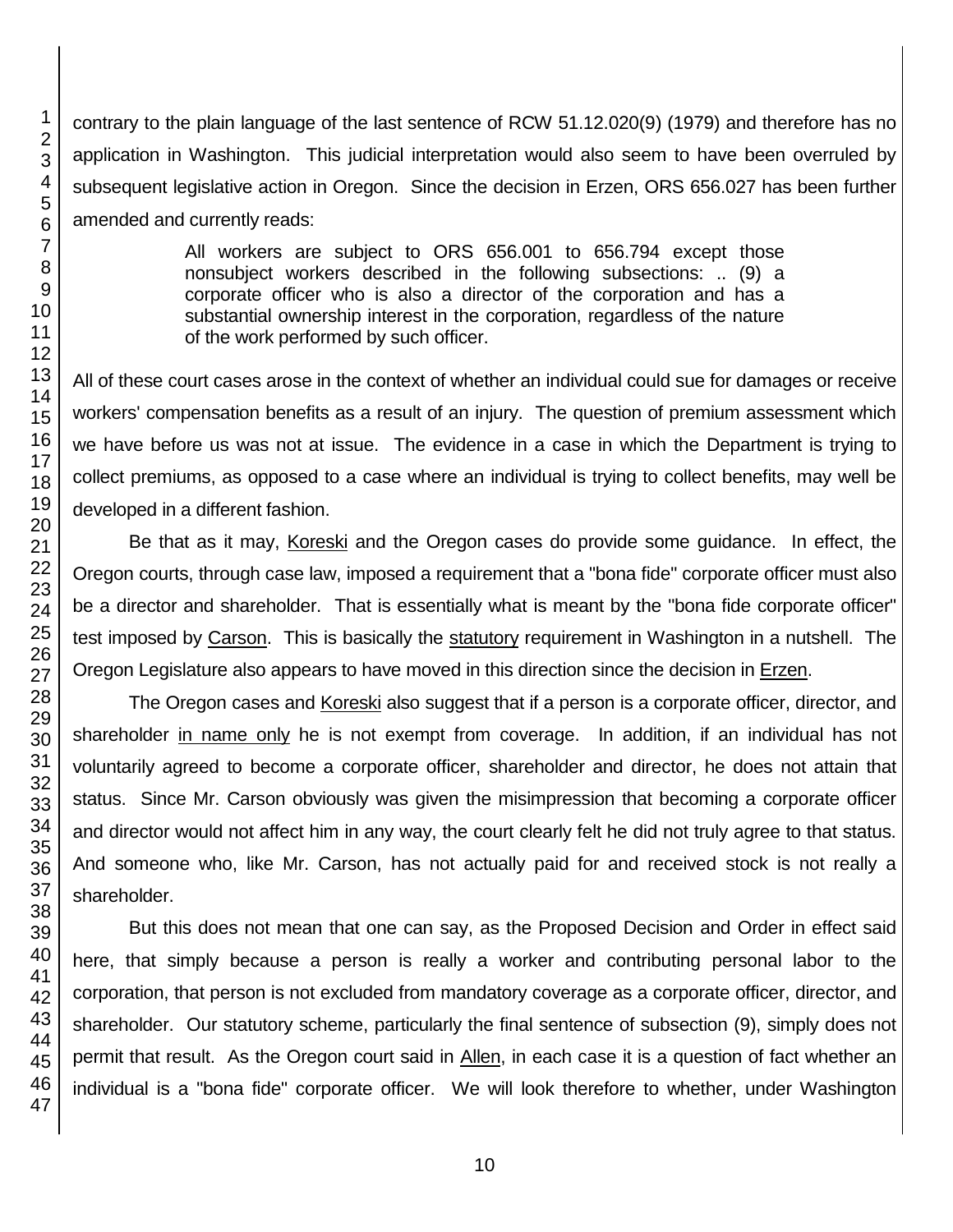corporate law, a person is in fact a corporate officer, director, and shareholder. We will also look to whether a person is in fact "empowered," and whether the individual voluntarily entered into this business relationship and agreed to the status of corporate officer/director/shareholder.

This is the same type of inquiry we have undertaken in the past when we have reviewed employment and contractual relationships in order to determine if the mandatory provisions of the Industrial Insurance Act apply. We have evaluated contractual relationships, in detail, to determine whether the "essence of the contract" is the personal service of the worker and thus subject to the mandatory provisions of the Industrial Insurance Act, under the statutory definition of "worker." James D. Shanley & Wife, dba Northwestern Mutual Life Ins. Co., BIIA Dec., 87 0485 (1988); In re Traditions Unlimited, BIIA Dec., 87 0600 (1989). We have also examined a purported partnership agreement to determine if the substance of the relationship was truly one of employer-employee. In re K E W Construction, BIIA Dec., 87 0152 (1988). We have consistently looked to the substance of each relationship in order to determine coverage under the Act. We have done so by applying established rules of law. In KEW Construction we looked to the well-established rules on partnership law as determined by the Washington Supreme Court. (citing State v. Bartley, 18 Wn.2d 477 (1943)). We felt bound by the definition of partnership and the rules for determining the existence of a partnership as set forth in RCW 25.04.060 and RCW 25.04.070.

In K E W Construction, relied on by the Industrial Appeals Judge in support of his decision, we did not undertake to create new principles in the law of partnership which would give this Board the power to disregard a partnership relationship for the sole purpose of allowing the assessment of industrial insurance taxes. On the contrary, in KEW Construction we applied existing partnership law to determine if a partnership relationship truly existed. Having reached the conclusion that no partnership existed, and finding the relationship to be an employer-employee relationship, we were inextricably led to the conclusion that the partnership exclusion of RCW 51.12.020(5) was inapplicable and, therefore, that the workers involved were subject to the mandatory provisions of the Industrial Insurance Act.

The logical construct set forth in K E W Construction does apply to the analysis in the present case involving New West, but the rationale of  $K \in W$  Construction is that this Board will apply the principles of existing law to determine if a business is excluded by the provisions of RCW 51.12.020.

Our analysis in K E W Construction does not support the analysis of the Proposed Decision and Order in this matter. If on the facts in K E W Construction we had found a partnership, our inquiry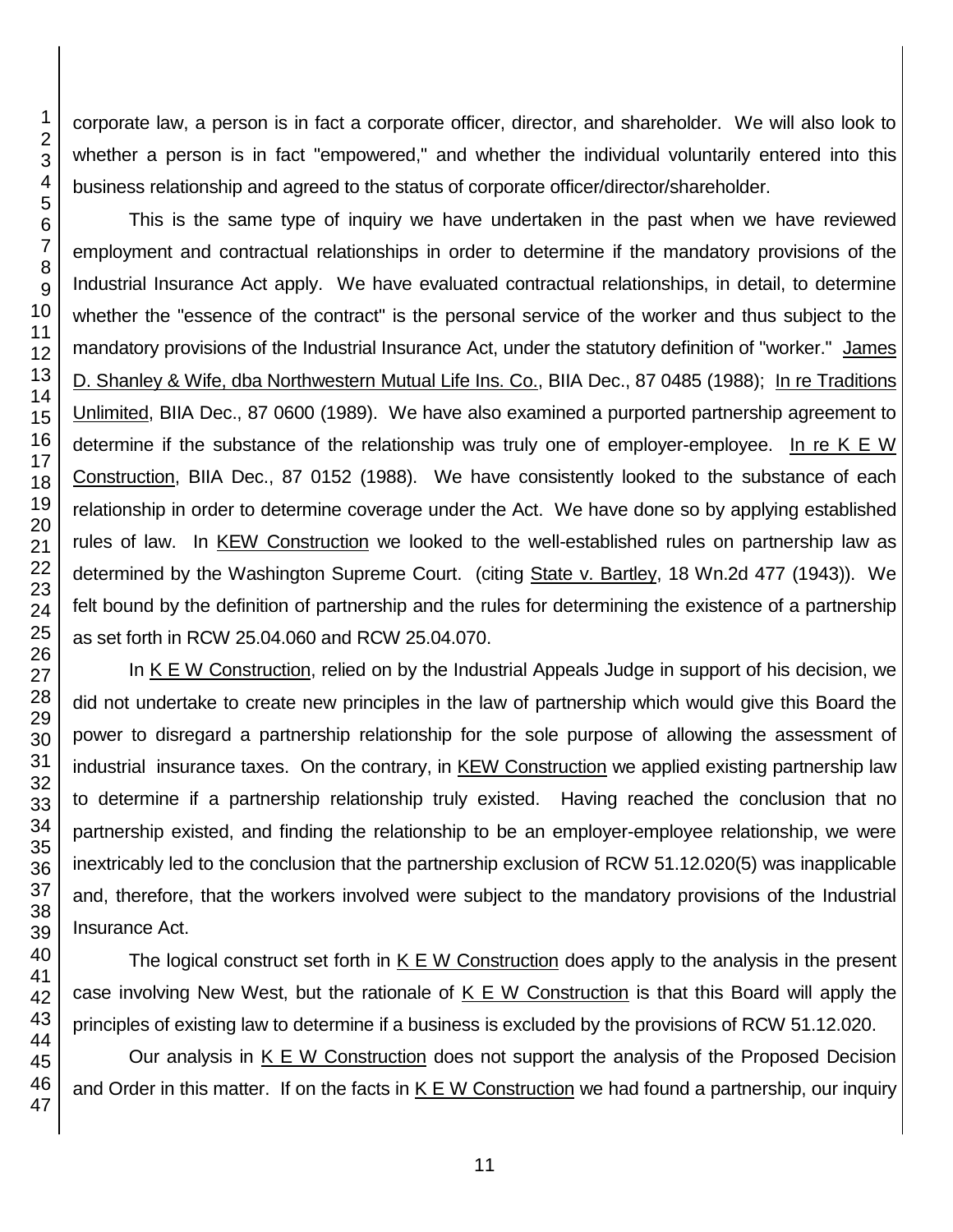would have ended. The provisions of RCW 51.12.020(5) would then have applied to exclude the partnership from the mandatory coverage of the Act.

The Industrial Appeals Judge in the Proposed Decision and Order focused on RCW 51.04.060 which provides:

> No employer or worker shall exempt himself or herself from the burden or waive the benefits of this title by any contract, agreement, rule or regulation, and any such contract, agreement, rule or regulation shall be pro tanto void.

The most recent judicial interpretations of that statute involve an employer's indemnification of a third party tortfeasor and are not particularly relevant here, except to the extent they permit such indemnification, despite the employer immunity bestowed by the Act. The courts have determined that this is not a waiver of the benefits of the Act which would be precluded by RCW 51.04.060. See, e.g., Redford v. Seattle, 24 Wn.App. 484 (1979) aff'd 94 Wn.2d 198 (1980).

Three older cases are somewhat more relevant to our discussion. Koreski v. Seattle Hardware Co., 17 Wn.2 421, 135 P.2d 860 (1943) involved a prior statute which provided:

> That no action may be brought against any employer or any workman under this act as a third person if at the time of the accident such employer or such workman was in the course of any extra-hazardous employment under this act .... Rem.Rev.Stat. (Sup.), § 7675.

Koreski, at 429. The question before the court was whether a corporate officer/worker who had not elected coverage under the Act could sue another employer who was engaged in extrahazardous employment under the Act and therefore was entitled to immunity from civil suit. Mr. Koreski argued that since he was a corporate officer and had not elected coverage under the Workers' Compensation Act, he was not bound by the exclusive remedy provisions of the Act. He therefore contended that he was free to sue another employer, even though that employer was covered under the Act.

Citing Lunday v. Dept. of Labor & Indus., 200 Wash. 620, 94 P.2d 744 (1939), the court stated: "Under the act, no employer or workman may exempt himself from the burdens or waive the benefits of the act." Koreski, at 436. The court concluded that Mr. Koreski could not refuse the remedy offered under the Act and thereby make a third party employer who was engaged in extrahazardous employment, and had complied with the provisions of the Act, liable in a civil suit. However, the precedential value of Koreski was seriously undermined by the later en banc Supreme Court decisions in Latimer v. Western Machinery Exchange, 40 Wn.2d 155, 241 P.2d 923 (1952) rev'd on rehearing,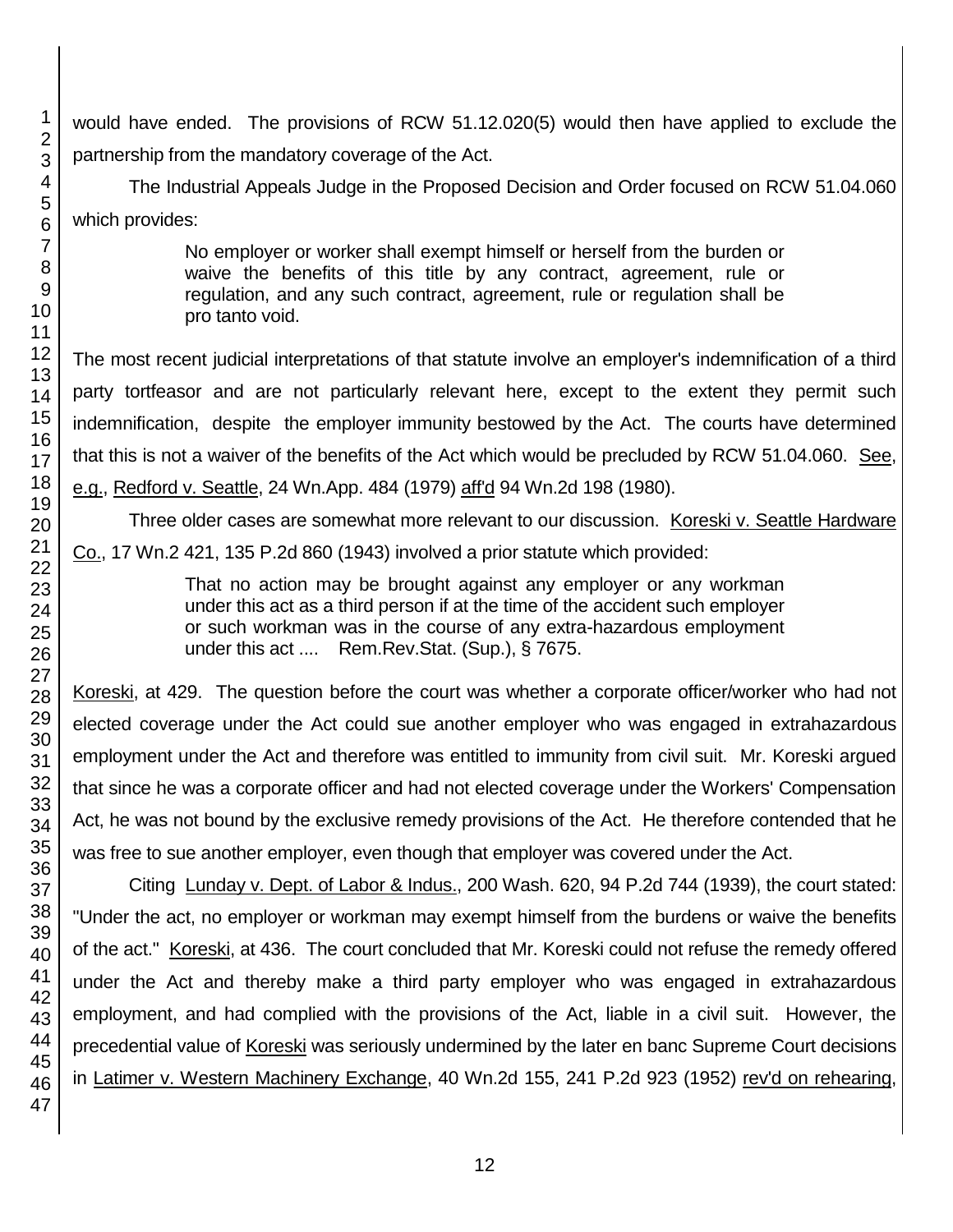42 Wn.2d 756, 259 P.2d 623 (1953) and Pink v. Rayonier Inc., 40 Wn.2d 188, 242 P.2d 174 rev'd on rehearing, 42 Wn.2d 768, 259 P.2d 629 (1953). See Comment, 1 Digest of Washington Cases on Workers' Compensation Law at 65-66.

The Lunday case cited in Koreski involved the question of whether the deceased was a worker at the time of his death. The court concluded that since the delivery trip during which Mr. Lunday was killed involved transporting both groceries (not extrahazardous employment) and meat (extrahazardous employment), he was engaged in extrahazardous employment when he died. His widow was therefore entitled to a worker's compensation pension. The Department had denied coverage because the employer was merely leasing space from a meat market, the market fixtures had been sold to another, and the employer was not itself involved in extrahazardous employment. The court determined the effect of the lease and bill of sale on the widow's right to benefits by referring to the "declared public policy of the act -- particularly as manifested by Rem.Rev.Stat., § 7685 [P.C. § 3479] . . .", the predecessor to RCW 51.04.060. However, despite this reference to the no-waiver provision, the real basis for the court's decision was that the employer had agreed in the lease to make meat deliveries. For that reason, i.e., because the employer was in fact engaged in extrahazardous employment, the widow was entitled to a workers' compensation pension.

One further case which interpreted RCW 51.04.060 is Lindbloom v. Dept. of Labor & Indus., 199 Wash. 487, 91 P.2d 1001 (1939). The facts there involved a widow's claim for pension based on her husband's death during the course of extrahazardous employment. The dispositive issue was whether the deceased was an employee or an independent contractor. The facts clearly showed that he was an independent contractor. Citing the predecessor to RCW 51.04.060, the widow argued that the contract was a "mere subterfuge to avoid paying industrial insurance premiums upon the men doing the work . . . ." Lindbloom, at 489. The court responded:

> There is no substantial evidence to sustain this contention. The law does not prevent the owner of timber land from entering into an independent contract to have it logged or to have a portion of the logging operation performed under such an agreement. Such contracts have been repeatedly sustained."

Lindbloom, at 489-490. The denial of the widow's pension was therefore upheld.

As with the cases interpreting the term "corporate officer", the cases involving RCW 51.04.060 arise in the context of whether someone should receive benefits under the Act or be permitted to sue a third party. We have found no cases interpreting RCW 51.04.060 which involve the question before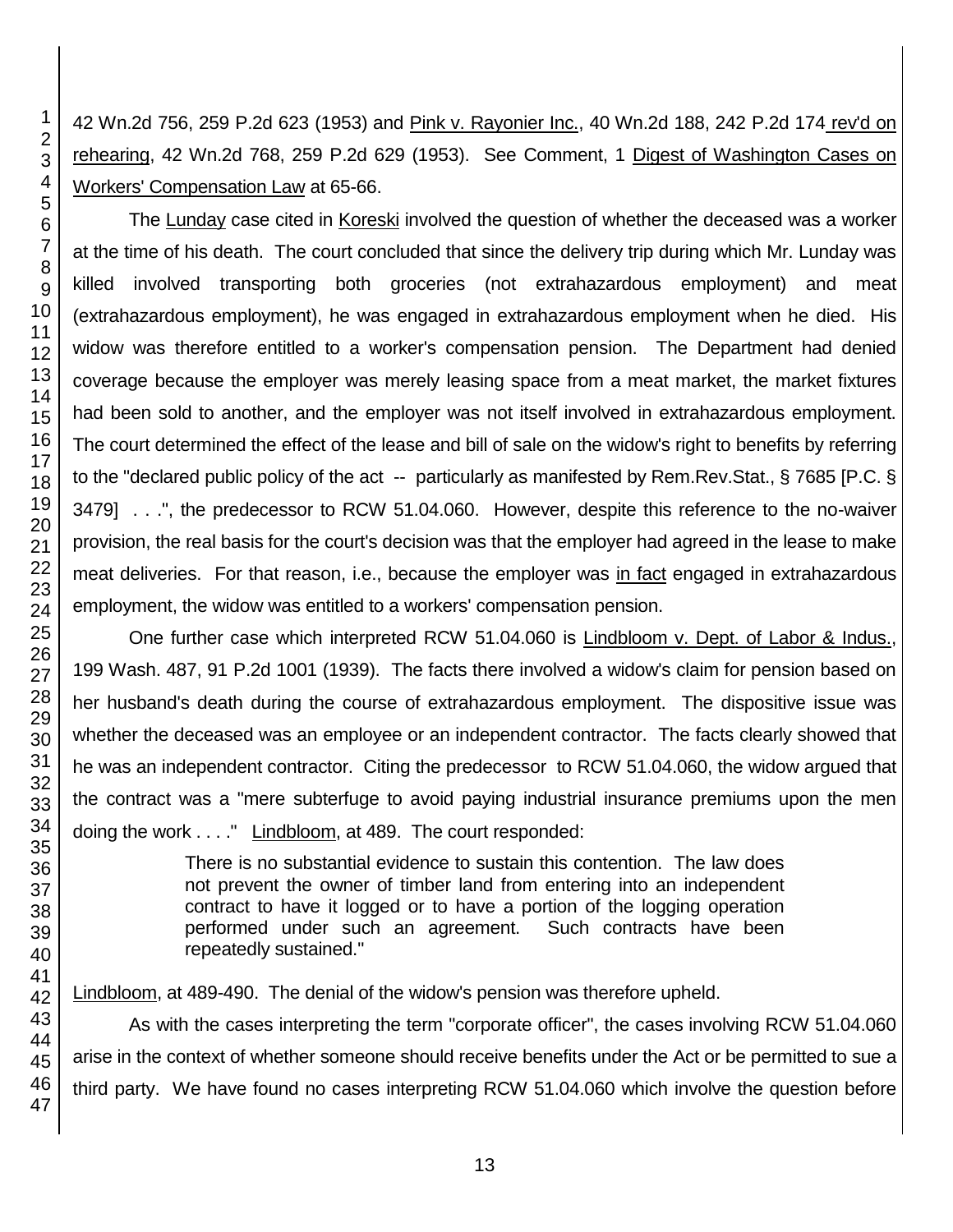us, i.e., whether a corporate employer may be assessed premiums on hours worked by corporate officers/directors/shareholders.

In addition, none of those cases arose after the dramatic shift in 1971 to mandatory coverage, with listed exclusions. And obviously all were decided prior to the enactment of the specific corporate officer/director/shareholder exclusion at issue here.

It is therefore not entirely clear where RCW 51.04.060 fits into the analysis of whether an individual qualifies for the statutory exclusion. Certainly the no-waiver provision of RCW 51.04.060 cannot preclude employers from actually utilizing the exclusion established by the Legislature under RCW 51.12.020(9) (1979). The Legislature could not have intended to provide an exclusion from mandatory coverage and, at the same time, prohibit its use. What RCW 51.04.060 seems to permit, and require, is an inquiry to determine whether a person truly is a corporate officer, director, and shareholder, applying the factors outlined above and Washington corporate law.

We turn then to the question before us in this appeal: Whether each of the individuals for whom industrial insurance taxes are sought is an officer, elected and empowered by the articles of incorporation or bylaws, and also a director and shareholder of the corporation.

RCW 23A.12.040 provides a fixed rule for determining the existence of a corporation. Upon filing the articles of incorporation the corporate existence begins. In the present case the record indicates that New West is a duly formed corporation under the laws of the State of Washington.

In order to qualify for the exclusion provided in former RCW 51.12.020(9), the corporation must also show that the individuals sought to be excluded are officers, directors and shareholders of the corporation. On the facts before us, New West has met this requirement. The officers are excluded from the Industrial Insurance Act unless the corporation has elected coverage. There is no evidence to show that it has so elected.

The Department, in briefs filed with this Board, argues variously that the corporation did not strictly adhere to certain requirements set forth in its bylaws, and that since the initial designation of the directors was done prior to the filing of the articles of incorporation, the designation of the directors is void.

The Department points out that the corporation came into existence on March 9, 1987 when the articles of incorporation were filed with the Secretary of State. The Department also notes that the board of directors signed the "Consent to the action of the board of directors in lieu of organizational meeting of Directors" (Exhibit No. 43) on March 5, 1987. We also note that the shares of stock were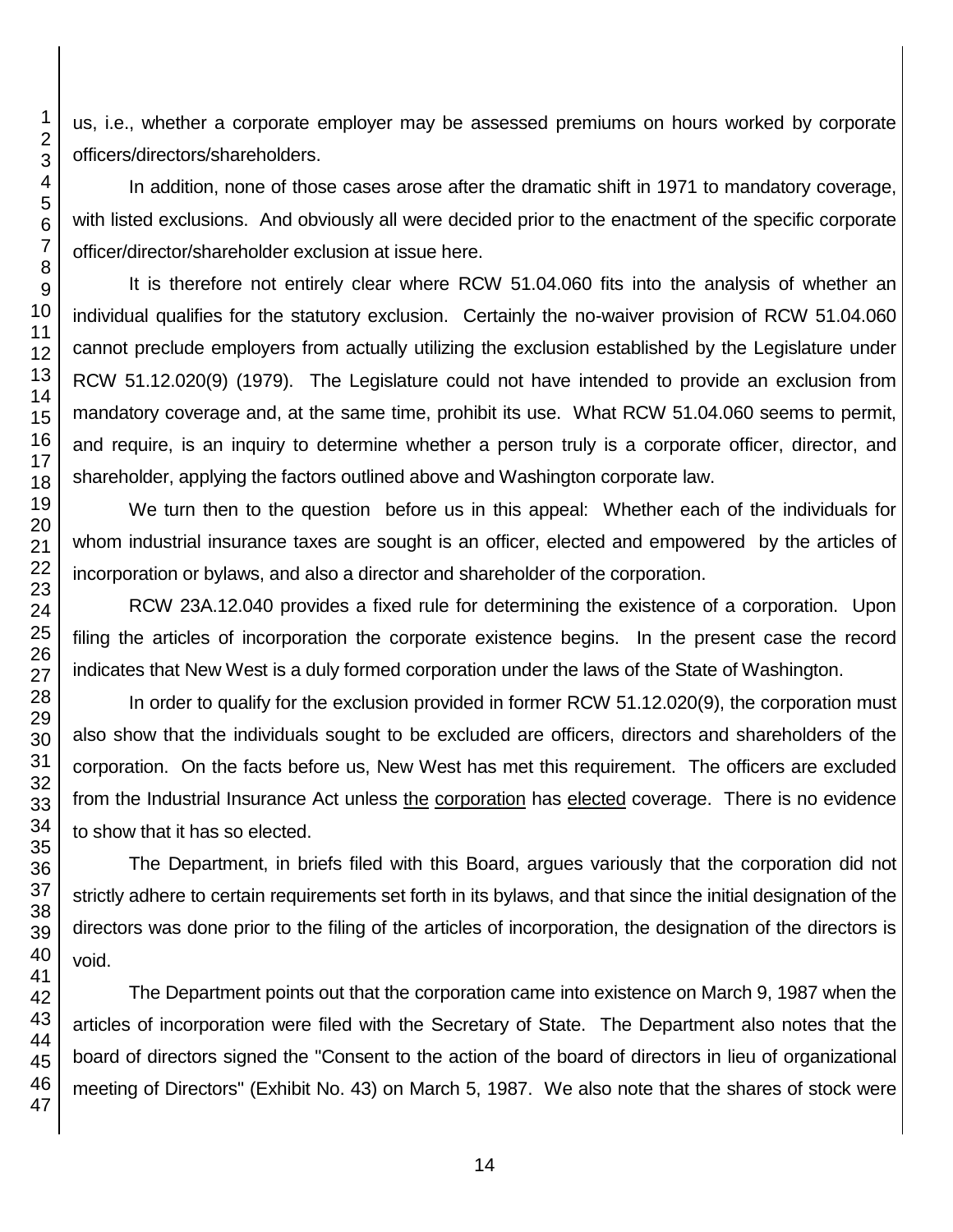issued by the corporation to the initial shareholders on March 6, 1987. The Department believes that such action by the shareholders and directors prior to the filing of the articles of incorporation voids the selection of the directors and officers. The Department cites no authority which would cause this sequence of events to negate the election of the directors and officers of the corporation. We believe that, although the corporation acted prior to its formal existence in naming directors, officers, and issuing shares of stock, those acts of the corporation were clearly subsequently ratified by the shareholders and directors. 2 W. Fletcher, Private Corporations § 397 (PermEd 1982). The Department also argues that the initial designation of the officers in the "Consent to action of board of directors in lieu of organizational meeting of Directors" merely designates the officers and does not reflect that the officers were elected. The Department concluded that those officers therefore

are not elected officers of the corporation. Article III of the bylaws does require that the officers shall be elected at the first meeting (Exhibit 3). Yet in subsequent meetings there is a consistent reference to the election of the officers. We can only conclude by the subsequent acts of the corporation in electing various vice presidents that the initial officers were also elected as required by the bylaws.

It is important to note that the officers and directors of this corporation are the shareholders. Thus, any criticism of the action of the officers or directors is not well-founded since the acts of the officers and the directors constitutes the acts of the corporation through its shareholders. Where the directors are the shareholders, they are the corporation. Steeple v. Max Krumer Company, 121 Wash. 47, 208 Pac. 444 (1922); 2 W. Fletcher, Private Corporations § 395 (Perm. Ed. 1982).

The Department also argues that because improper notice was given to the shareholders, officers, and directors regarding the subsequent meetings, that the election of the officers at those meetings is void. However, our review of the corporate law of this state indicates that the validity of election of officers of corporations can be effectively questioned only by the corporation or its shareholders. Baggot v. Turner, 21 Wash. 339, 58 Pac. 212 (1899) 2 W. Fletcher, Private Corporations § 365 (PermEd 1982). Again, the officers and directors are also the shareholders. Hence, the election of all of these officers and directors was accomplished by a vote of a majority of the shareholders.

The Department also argues that the increase in the number of directors and officers was not allowed by the bylaws. However, Article 5 of the articles of incorporation sets forth that there shall not be less than three directors and that the shareholders shall from time to time determine the number of directors (Exhibit No. 2). Although there is no explicit record of an increase in the number of directors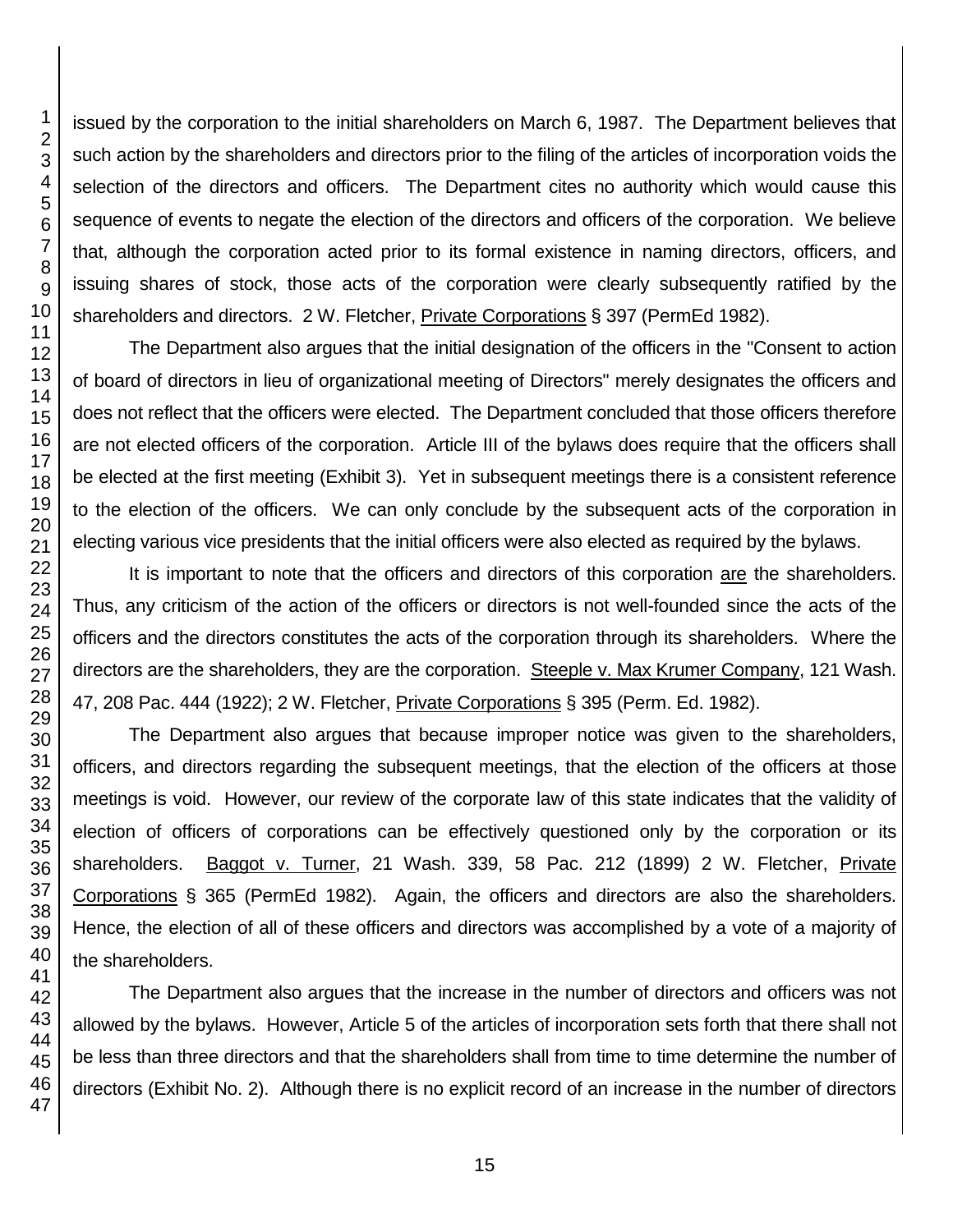or officers of the corporation, the only logical conclusion that can be drawn from the acts of the shareholders is that the number of directors and officers was increased at the various shareholder meetings since, in fact, the shareholders voted for additional directors and officers. A corporation may alter, amend or repeal bylaws, and may waive bylaws expressly or impliedly. Bay City Lumber Company v. Anderson, 8 Wn. 2d 191, 111 P.2d 771 (1941). That appears to have been the case with respect to designating the number of directors or officers of New West.

Finally, the Department argues that because the corporation allowed one-person one-vote in its election of the directors and officers, when the bylaws call for votes based on the ownership of the shares of stock in the corporation, that the election of the officers and directors is void. However, again, the only conclusion that can be drawn from the acts of the shareholders of this corporation is that the bylaws were expressly or impliedly altered at the meetings where the shareholders, in fact, elected additional officers and directors by the use of one-person, one-vote. There is no indication that any shareholder has complained about any irregularity in the election of the officers or directors. Further, while as a general rule informality in the operation of a corporation is not allowed, an exception is noted for small, closely held corporations. Block v. Olympic Health Spa, Inc., 24 Wn.App. 938, 604 P.2d 1317 (1979); 2 W. Fletcher, *Private Corporations §* 394.1 and 397 (Perm.Ed.1982).

Although the Department seeks to question the acts of this corporation in the selection of its officers and directors, we are aware of no grant of authority to the Department to question the internal management of the corporation. The objections raised by the Department relating to this corporation's failure to follow, to the letter, the internal procedures of its bylaws and articles regarding notice and voting requirements fails to consider the fact that the shareholders are the directors and, hence, the corporation. While these objections, if lodged by directors, officers, or shareholders of this corporation may be valid concerns, we do not believe, nor has any authority been cited, that the Department has the power to raise these issues in opposition to the desires of the shareholders of the corporation.

We have also reviewed the doctrine of corporate disregard set forth by the Washington Supreme Court in Morgan v. Burks, 93 Wn.2d 580, 611 P.2d 751 (1980). That doctrine, which is intended to protect third parties from harm when dealing with corporate entities, does not appear applicable to the issues raised in this appeal. We have found no case authority which would allow the Department to disregard the corporate existence simply to assess industrial insurance taxes. The Department has not offered any authority in support of the application of the doctrine to the facts of this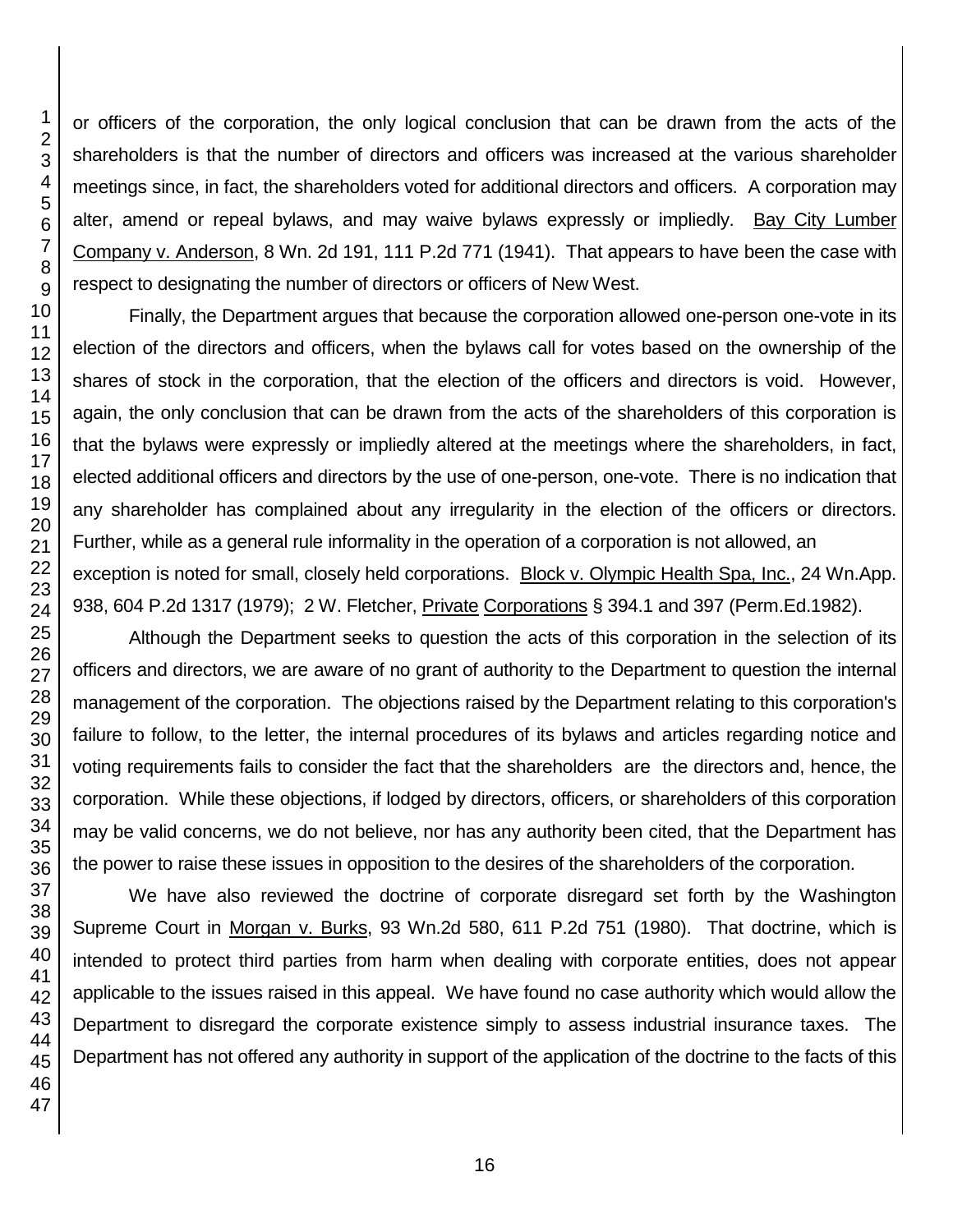case, nor has it even suggested the doctrine is applicable. See generally Harris, Washington's Doctrine of Corporate Disregard, 56 Wash.Law Rev. 253 (1981).

We have also examined the doctrine of ultra vires as it exists pursuant to RCW 23A.08.040. We can find no grant of authority to the Department in that statute which would allow the Department to declare invalid the acts of the corporation in the selection of its officers and directors.

Indeed, we have been unable to find any grant of authority to the Department which would allow it to challenge the ability of the corporation to act in selecting its officers or directors, or which would allow it to otherwise declare such designations void, for the sole purpose of assessing industrial insurance taxes. We, of course, are not empowered to grant the Department that authority, and supplant the existing law in this state relating to corporations, in order to permit the assessment of industrial insurance taxes which are not otherwise due.

Once again we observe that no shareholder, officer or director has objected to the manner in which this closely held corporation has conducted its business. By choosing the corporate form of business, the corporation and its officers derive statutory benefits and incur statutory obligations. We are not prepared to substitute our judgment for the judgment of this or any other business corporation in conducting its internal affairs. While it is inevitable that certain partnerships and corporations may choose their business form at least in part to escape the benefits and burdens of our Industrial Insurance Act, we must assume that they do so with their eyes open. More importantly, they do so with the express consent of the Legislature.

We admit that we do find it odd that workers who would otherwise be subject to the Act can be excluded from coverage by virtue of the fact they are elected corporate officers and directors and retain a nominal, single share of stock in a corporation. The workers of New West who each hold a share of stock valued at \$1.00 are certainly not "owners" of the corporation in any meaningful sense. However, it is not our function to question the wisdom or social utility of an exclusion from mandatory coverage which the Legislature has clearly seen fit to permit. If the Legislature is troubled by such a business relationship fitting within the corporate officer exclusion of RCW 51.12.020, it, unlike this Board, may take action to change the statute.

Businesses should be able to rely upon the plain meaning of the exclusionary language contained in RCW 51.12.020. A business which has elected a form which is excluded by the specific terms of the Act should not be required to somehow "justify" the selection of that form of business to the Department in order to avoid the mandatory provisions of the Industrial Insurance Act. To decide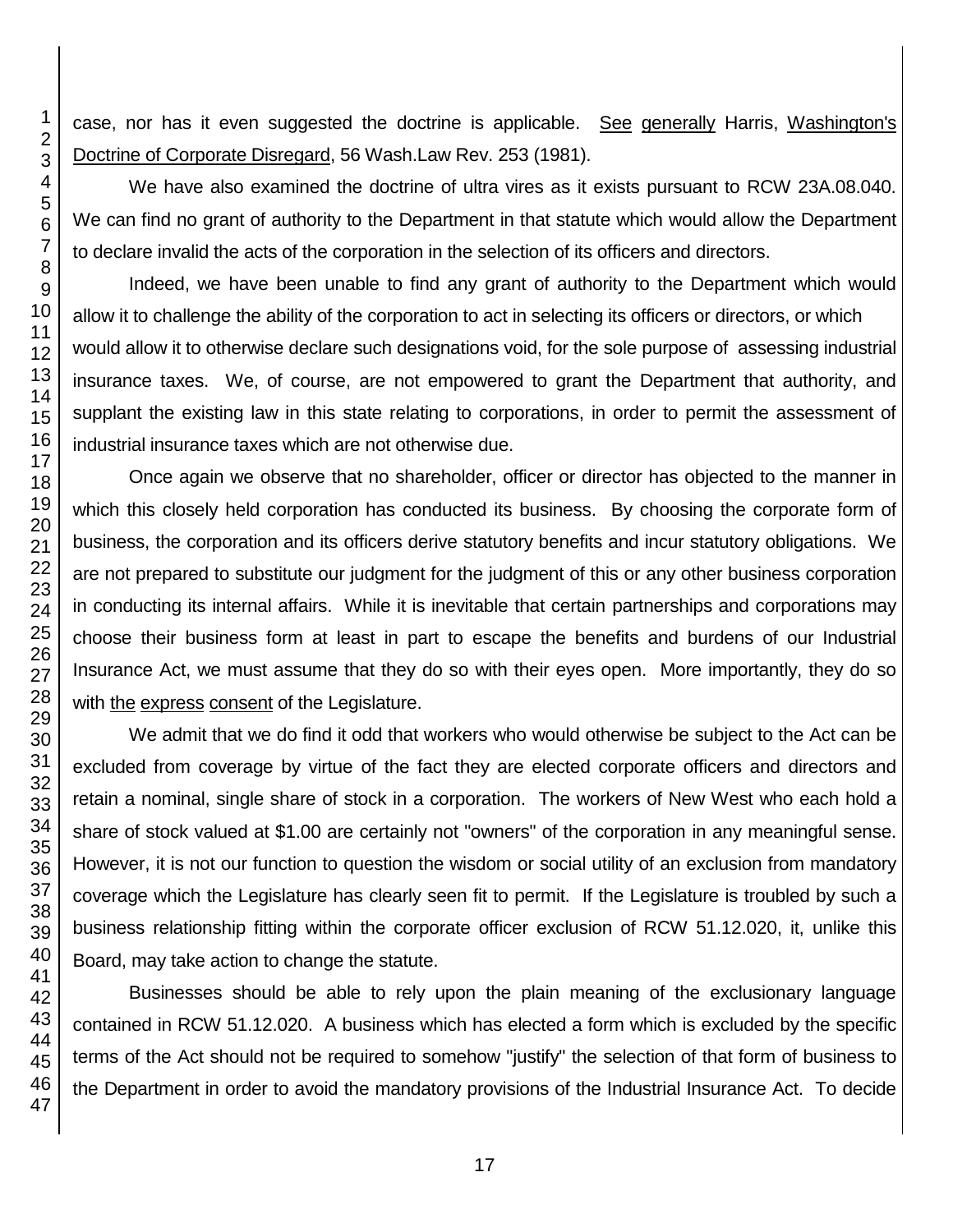otherwise would vest the Department with impermissible discretion in applying -- or refusing to apply - the exclusions set forth in RCW 51.12.020.

The Department has exceeded its authority in attempting to void the acts of this corporation in selecting its directors and officers. While the Department attempts to use the formal requirements for corporations as a tool for attacking the corporate form here, the real quarrel the Department has with New West is clear from the testimony of Steve Benfield, the field auditor who performed the audit in this case. As Mr. Benfield acknowledged, what the Department was really concerned with here was "the purchase price of the stock and the number of vice- presidents and the fact that all of the individuals who worked for the firm were corporate officers." 3/29/89 Tr. at 33.

In essence what the Department is challenging is the number of vice-presidents, the fact that they are employees of the corporation, and the fact that each one owns only one share. Yet the Washington corporation statute does not restrict the number of vice-presidents a corporation may have. And RCW 51.12.020 does not restrict the exclusion to a certain number of officers or to officers who own a certain number of shares. Furthermore, RCW 51.12.020 affirmatively excludes from mandatory coverage corporate officers/directors/shareholders who are also employees, and they may be electively covered only by choice of the corporation.

The Department would have us read into the statute, language which the Legislature rejected during the debate surrounding HB 92 and SHB 92 in 1979. The Department wants us to interpret the statute to require active involvement in management of the corporation and substantial ownership of stock before the exclusion can apply. No such language appears in the statute. In fact, such language was specifically considered and rejected by the Legislature. The Department's arguments are best made in that forum. Unlike the Legislature, we do not make the law; like the Department, we can only interpret legislative enactments.

While there may well be situations where we will find that the requirements of the corporate officer/director/shareholder exclusion are not met, this is not one of them. In this case, the original 16 incorporators had previously been a partnership, and the Department's audit (Exhibit No. 47) shows that the Department determined they were entitled to the exclusion from mandatory coverage for partners under RCW 51.12.020(5). Only after this same group of 16 incorporated did the Department, for some reason, decide they were not entitled to the exclusion offered under RCW 51.12.020(9) (1979) for corporate officers/directors/shareholders. There is no evidence that anything much changed to justify this new scrutiny by the Department. If anything, the parties took on a more formal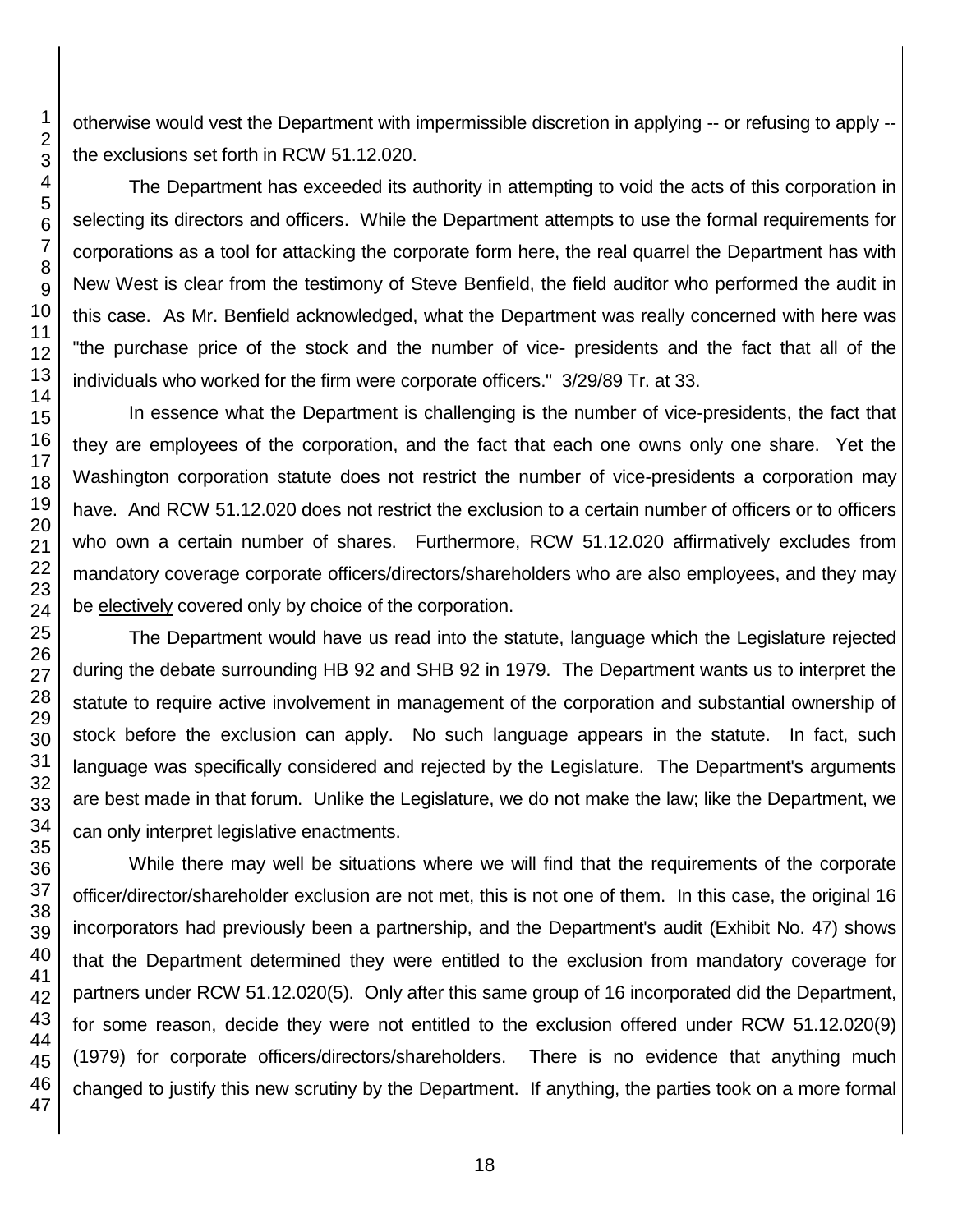1

organization -- they filed articles of incorporation, issued stock which the shareholders paid for, held meetings, elected directors, and appointed vice-presidents. The corporate officers, directors, and shareholders apparently consented to that status; certainly there is no evidence to the contrary. They are therefore entitled to the exclusion from mandatory coverage which the Legislature created in 1979 after substantial discourse. Public policy issues are best resolved before the Legislature, the policy-making body where diverse interests are represented and the issues can be thoroughly debated.

After consideration of the Proposed Decision and Order and the Petition for Review filed thereto, and a careful review of the entire record before us, we are persuaded that the Department's Notice and Order of Assessment which assessed industrial insurance taxes and penalties for the period January 1, 1987 through June 30, 1987, is incorrect as it pertains to the officers, who are also directors and shareholders of the corporation, and should be reversed. This matter is remanded to the Department with instructions to issue an order finding that the officers, who are also directors and shareholders of this corporation, have not had coverage elected by the corporation under the provisions of former RCW 51.12.020(9) and 51.12.110 and that no industrial insurance taxes are due for those officers, directors, and shareholders for the period January 1, 1987 through June 30, 1987, and to assess industrial insurance taxes and penalties only for those employees of the corporation that are covered under the mandatory provisions of the Industrial Insurance Act.

### **FINDINGS OF FACT**

- 1. On March 7, 1988 the Department issued Notice and Order of Assessment No. 59188 which assessed industrial insurance taxes and penalties for the period January 1, 1987 through June 30, 1987 against New West Manufacturing, Inc. in the amount of \$25,554.76. On March 9, 1988 the firm mailed a protest and request for reconsideration. On March 16, 1988 the Department issued an order holding Notice and Order of Assessment No. 59188 in abeyance. On September 2, 1988 the Department issued an order affirming the March 7, 1988 Notice and Order of Assessment. On September 12, 1988 the firm filed a notice of appeal with the Board of Industrial Insurance Appeals and on September 26, 1988 the Board issued an order granting the appeal and assigned it Docket No. 88 3634.
- 2. On March 9, 1987 New West Manufacturing, Inc. became a corporation by filing articles of incorporation with the Secretary of State.
- 3. During the period January 1, 1987 through June 30, 1987, David Hendrickson, Dan Desrosiers, and D. Yaples were employees of the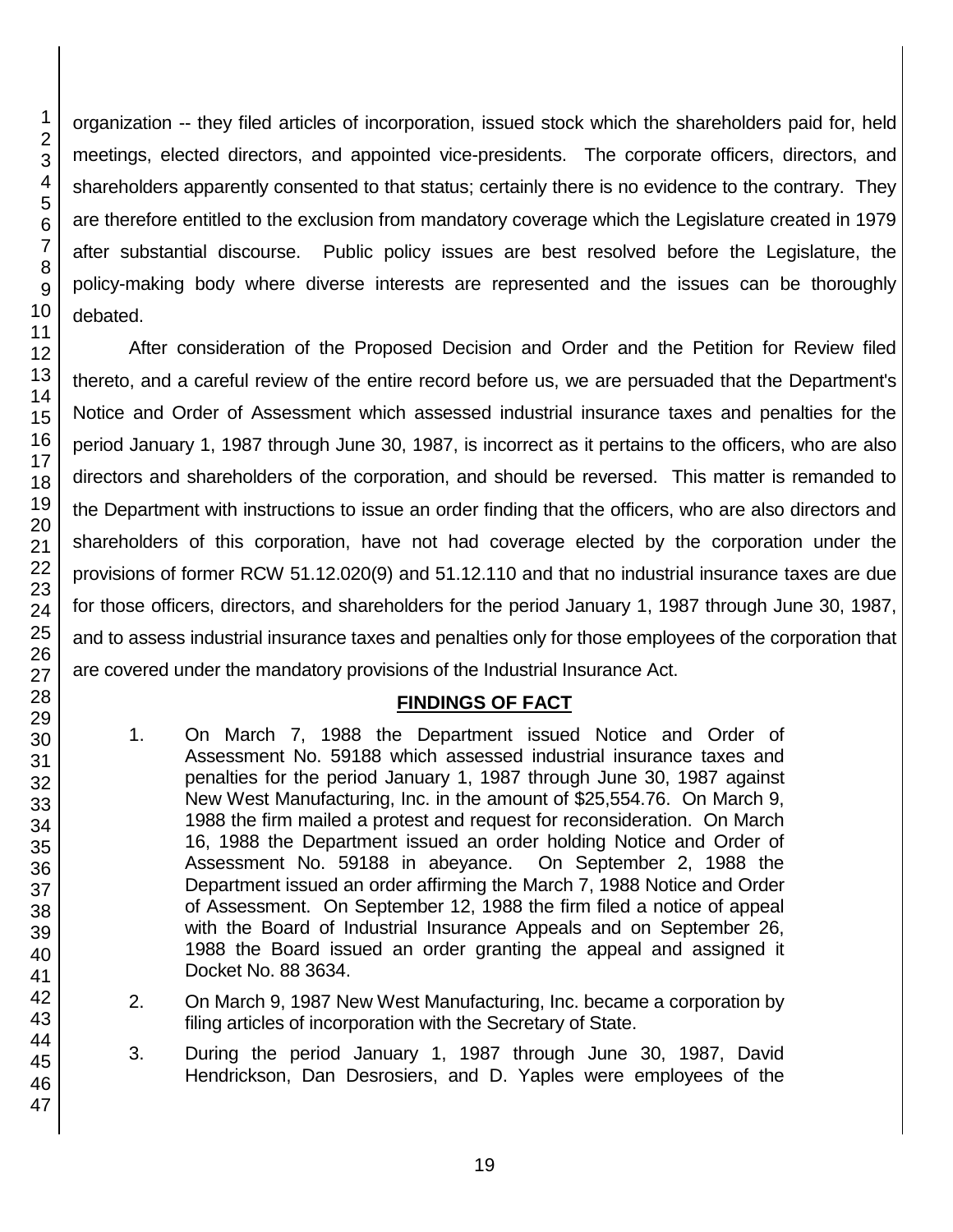corporation and were not officers, shareholders or directors of the corporation.

4. The various officers of the corporation, who were also directors and shareholders of the corporation, did not have coverage elected by the corporation under the Industrial Insurance Act pursuant to the provisions of former RCW 51.12.020(9) (1979) and 51.12.110.

### **CONCLUSIONS OF LAW**

- 1. The Board of Industrial Insurance Appeals has jurisdiction over the subject matter and parties to this appeal.
- 2. The various officers who are also directors and shareholders of New West Manufacturing, Inc. are excluded from the mandatory provisions of the Industrial Insurance Act pursuant to former RCW 51.12.020(9) (1979), coverage under the Act not having been elected by the corporation pursuant to RCW 51.12.110.
- 3. New West Manufacturing, Inc. owes industrial insurance taxes, and penalties equal to 20% of the taxes owing, for the three employees not excluded from the mandatory provisions of the Act, listed in Finding of Fact No. 3.
- 4. The Department of Labor and Industries incorrectly assessed industrial insurance taxes and penalties for the employees who were officers and also directors and shareholders of the corporation.
- 5. The order of the Department of Labor and Industries dated September 2, 1988 which affirmed Notice and Order of Assessment No. 59188 which assessed industrial insurance taxes and penalties as due and owing in the amount of \$25,554.76 for the period January 1, 1987 through June 30, 1987, is incorrect and is reversed and this matter is hereby remanded to the Department with instructions to issue an order finding that the officers, directors and shareholders of this corporation had not had coverage elected by the corporation under the provisions of former RCW 51.12.020(9) (1979) and RCW 51.12.110 and that no industrial insurance taxes are due for those officers who were also directors and shareholders for the period January 1, 1987 through June 30, 1987, and to further assess industrial insurance taxes, and penalties equal to 20% of the taxes owed, only for those employees of the corporation who were not officers and also directors and shareholders, i.e., David Hendrickson, Dan Desrosiers, and D. Yaples.

It is so ORDERED.

Dated this 6th day of December, 1989.

| BOARD OF INDUSTRIAL INSURANCE APPEALS<br>/s/ |             |
|----------------------------------------------|-------------|
| <b>SARA T. HARMON</b><br>/s/                 | Chairperson |
| PHILLIP T. BORK                              | Member      |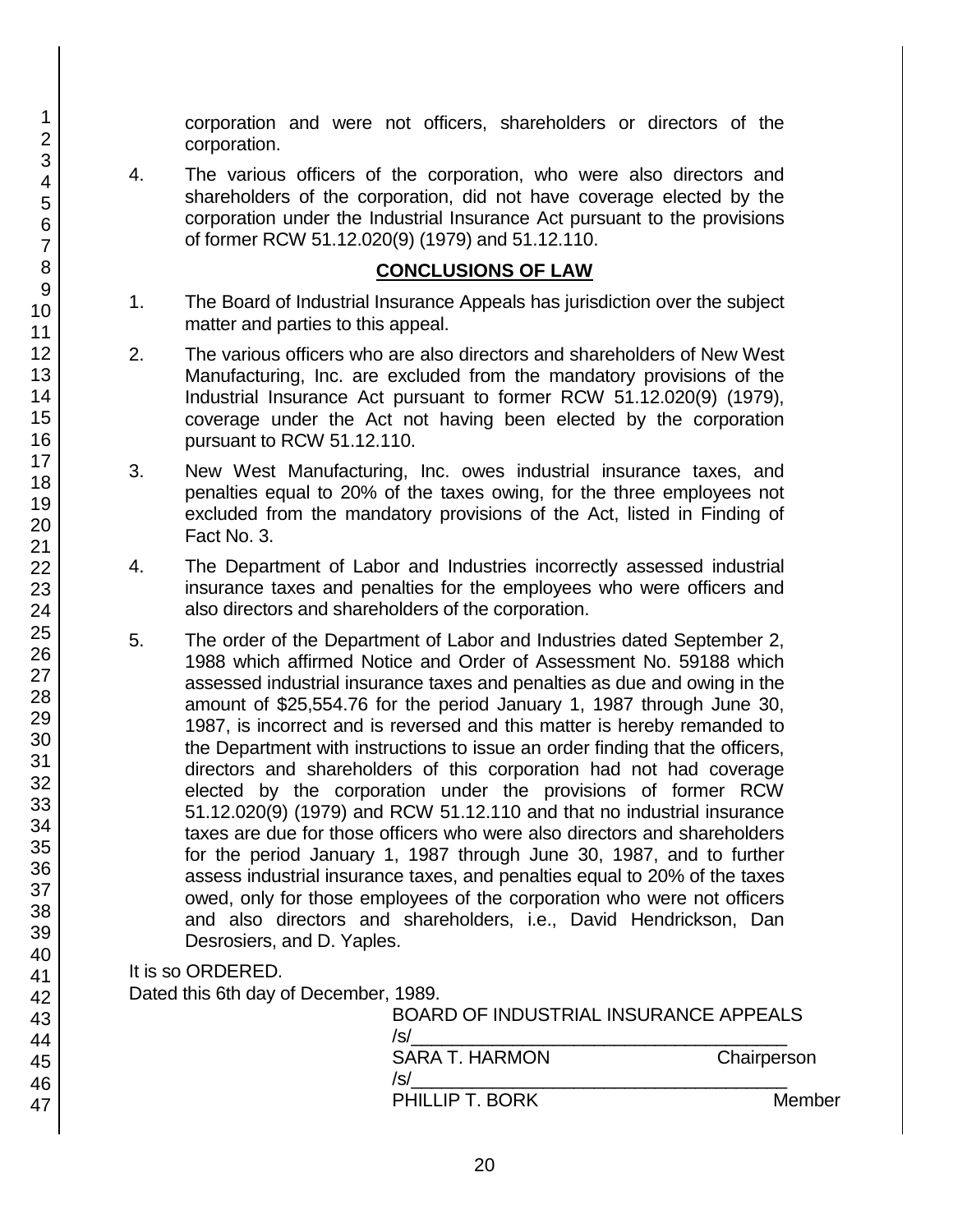#### **DISSENT**

Because the majority's opinion legitimizes an obvious sham attempt to evade the provisions of our Industrial Insurance Act, I must dissent. The Industrial Insurance Act is remedial in nature and its intent is to provide protection for workers by providing sure and certain relief for those injured in their work. The Act is to be liberally construed with doubts resolved in favor of the worker. Dennis v. Dept. of Labor & Indus., 109 Wn.2d 467 (1987); Sacred Heart Med. Ctr. v. Carrado, 92 Wn.2d 631, 600 P.2d 1015 (1979). Because of the majority's opinion, the workers of New West Manufacturing, Inc., who are already exposed to the dangers of the workplace will now be deprived of the protection guaranteed by our Industrial Insurance Act. Should any of these workers be killed or injured in the workplace, their families run a substantial risk of being left destitute. I will have no part of a decision which will allow an employer to escape its burden under our Industrial Insurance Act and reap that economic reward, at the expense of the injured worker.

The majority believes that RCW 51.04.060 which provides that no employer or worker may attempt to exempt themselves from the provisions of the Industrial Insurance Act is inapplicable in this situation. I disagree. It is clear to me that the agreement between the workers and New West Manufacturing, Inc., wherein the workers become nominal officers, directors, and shareholders, is clearly an agreement with no other purpose than to evade the benefits and burdens of the Industrial Insurance Act. It therefore is void pursuant to RCW 51.04.060.

I also disagree with the majority's analysis of the legislative history of RCW 51.12.020(9). The legislative history reveals a concern by the Legislature to allow corporate officers, whose position with the firm is similar to that of sole proprietors and partners, to be exempt from coverage under the Industrial Insurance Act. The legislative history does not reveal an intent by the Legislature to allow sham arrangements whereby workers are made nominal officers, shareholders, and directors of a corporation in order to avoid the benefits and burdens of the Industrial Insurance Act.

While the majority opinion is reluctant to interpret the term "corporate officer" as it is used in 51.12.02(9) by reference to any other source besides corporate law, I believe such a narrow view is unsupported by case law. In Carson v. State Industrial Accident Commission, 152 Or. 455 (1936), the Oregon Supreme Court had no difficulty in interpreting the term "corporate officer" as defined in their Workers' Compensation Act. The court in Carson determined that only bona fide corporate officers, with a right to control the corporation and a financial interest in the corporation, were subject to the exclusionary language of their statute. It's interesting to note that the worker in that case, Mr. Carson,